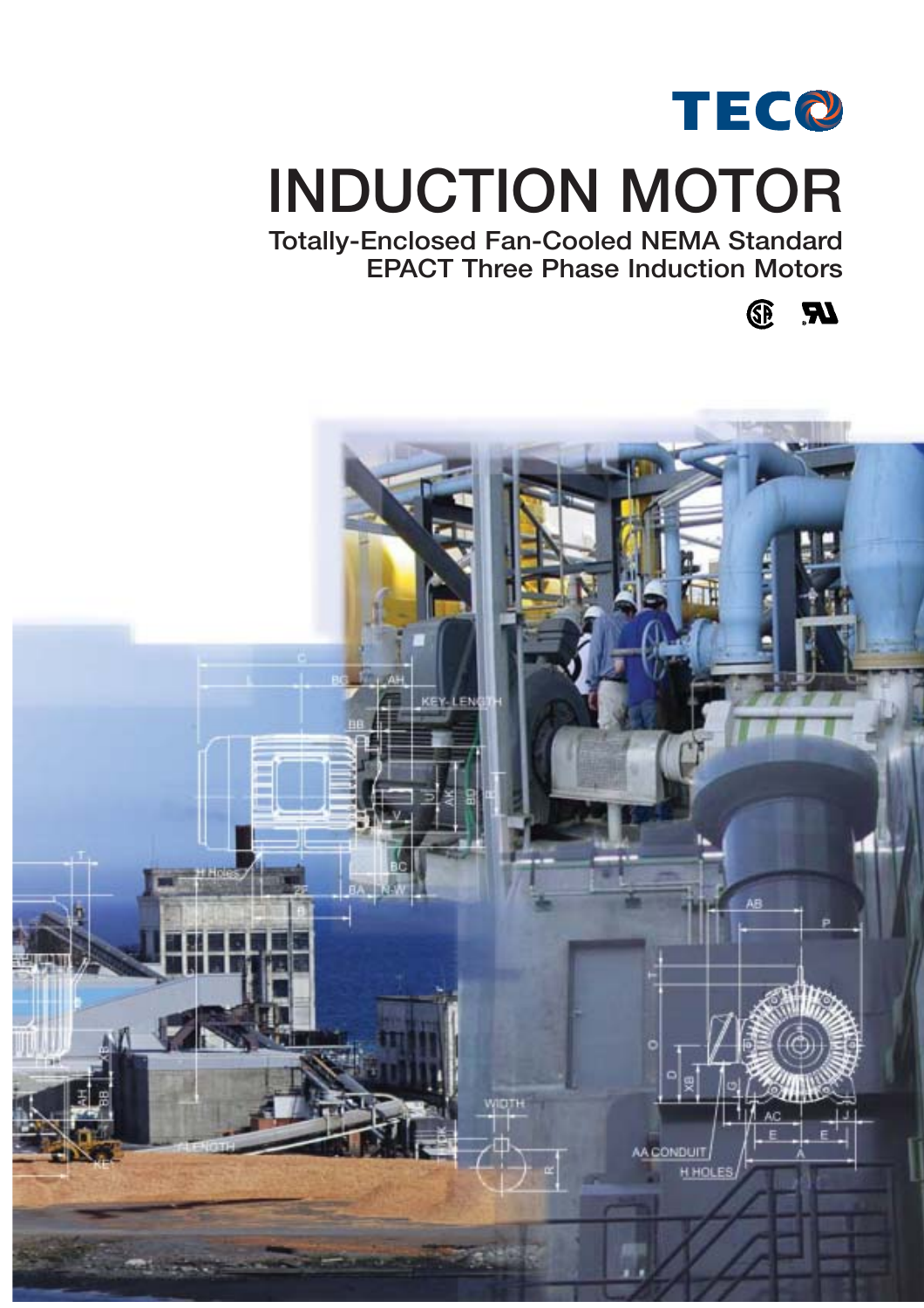### **DESIGN VERSATILITY**

TECO TOTALLY ENCLOSED FAN COOLED squirrel-cage induction motors are designed, manufactured and tested to meet or exceed the latest NEMA, IEEE, CSA and other international standards. These motors are suitable for all general applications where an open machine is not applicable due to severe environments such as excessive dirt, dust and/or moisture. The unique design, first-grade material and excellent workmanship make TECO Motors last much longer and give cost-efficient operation.

### **Name plate**

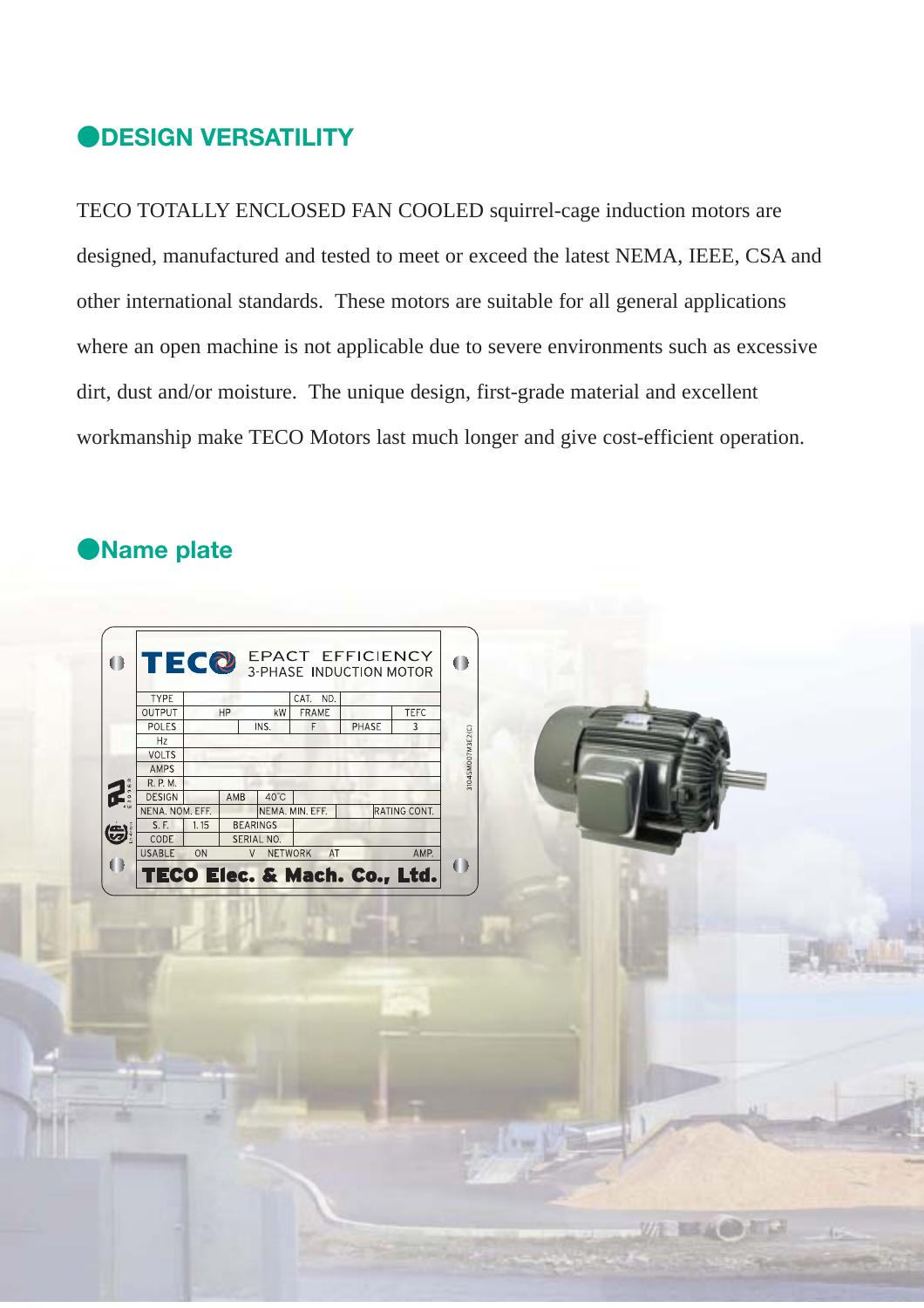## **OBASIC SPECIFICATIONS**

|             |                      | <b>ITEM</b>                                                             | <b>STANDARD SPECIFCATION</b>                                                             |  |  |  |  |  |  |  |  |
|-------------|----------------------|-------------------------------------------------------------------------|------------------------------------------------------------------------------------------|--|--|--|--|--|--|--|--|
|             |                      | <b>KIND OF MOTOR</b>                                                    | SQUIRREL-CAGE INDUCTION MOTOR (SCIM).                                                    |  |  |  |  |  |  |  |  |
|             |                      | <b>DESIGN STANDARD</b>                                                  | NEMA MG-1, MG-13                                                                         |  |  |  |  |  |  |  |  |
|             | <b>VOLTAGE</b>       |                                                                         | 230/460V (208V DE-RATING OPERATION)                                                      |  |  |  |  |  |  |  |  |
|             |                      | <b>FREQUENCY</b>                                                        | 60Hz                                                                                     |  |  |  |  |  |  |  |  |
|             |                      | <b>OUTPUT RANGE</b>                                                     | AEEANE: 1HP~200HP                                                                        |  |  |  |  |  |  |  |  |
|             |                      |                                                                         | AEEANE-CF/AEVANE-CF: 1HP~100HP                                                           |  |  |  |  |  |  |  |  |
|             |                      | R.P.M. (SYN.)                                                           | AEEANE:3600~900 R.P.M. (2~8 POLES).                                                      |  |  |  |  |  |  |  |  |
| RATING      |                      |                                                                         | AEEANE-CF/AEVANE-CF: 3600~1200 R.P.M. (2~6 POLES).                                       |  |  |  |  |  |  |  |  |
|             |                      | <b>TIME DUTY</b>                                                        | CONTINUOUS, S.F. 1.15(SI, MCR)                                                           |  |  |  |  |  |  |  |  |
|             |                      | FRAME NO.                                                               | AEEANE:143T~449T&TS                                                                      |  |  |  |  |  |  |  |  |
|             |                      |                                                                         | AEEANE-CF/AEVANE-CF:143TC~405TSC.                                                        |  |  |  |  |  |  |  |  |
|             |                      | <b>PROTECTION ENCLOSURE</b>                                             | <b>TOTALLY ENCLOSED (IP 44)</b>                                                          |  |  |  |  |  |  |  |  |
|             |                      | <b>COOLING METHOD</b>                                                   | SELF EXTERNAL FAN, SURFACE COOLING (IC 411).                                             |  |  |  |  |  |  |  |  |
|             |                      |                                                                         | AEEANE: HORIZONTAL FOOT MOUNTING F-1 (IM 1001), F-2 INTERCHANGEABLE.                     |  |  |  |  |  |  |  |  |
|             |                      | <b>MOUNTING</b>                                                         | AEEANE-CF:C-FACE MOUNTED WITH FOOT (IM 2101), F-1, F-2 INTERCHANGEABLE.                  |  |  |  |  |  |  |  |  |
|             |                      |                                                                         | AEVANE-CF:C-FACE MOUNTED (IM 3611).                                                      |  |  |  |  |  |  |  |  |
|             |                      | <b>PLACE</b>                                                            | SHADOW, NON-HAZARDOUS.                                                                   |  |  |  |  |  |  |  |  |
|             | AMBIENT<br>CONDITION | <b>TEMPERATURE</b>                                                      | $-15^{\circ}$ C $\sim$ 40 $^{\circ}$ C                                                   |  |  |  |  |  |  |  |  |
|             |                      | <b>HUMIDITY</b>                                                         | LESS THAN 90% RH (NON-CONDENSATION).                                                     |  |  |  |  |  |  |  |  |
|             |                      | <b>ALTITUDE</b>                                                         | <b>LESS THAN 3,300FT</b>                                                                 |  |  |  |  |  |  |  |  |
| APPLICATION |                      | <b>DRIVE METHOD</b>                                                     | BELT SERVICE, HOWEVER, 2 POLE 25HP AND UP COUPLING SERVICE IS THE WAY.                   |  |  |  |  |  |  |  |  |
|             |                      | <b>DIRECTION OF ROTATION</b>                                            | <b>BI-DIRECTIONAL</b>                                                                    |  |  |  |  |  |  |  |  |
|             |                      | <b>METHOD OF STARTING</b>                                               | FULL VOLTAGE DIRECT ON LINE OR $\lambda$ - $\triangle$ STARTING.                         |  |  |  |  |  |  |  |  |
|             |                      | BRACKET MOUNTING, VACUUM DE-GASSED HIGH QUALITY OPEN BEARINGS FOR FRAME |                                                                                          |  |  |  |  |  |  |  |  |
|             | <b>BEARING</b>       |                                                                         | SIZE OF 284TS AND 286TS(C)~405TS(C), GREASE PRE-PACKED SHIELDED ROLLING                  |  |  |  |  |  |  |  |  |
|             |                      |                                                                         | BEARINGS FOR THE OTHERS.                                                                 |  |  |  |  |  |  |  |  |
|             |                      |                                                                         | PRESSED STEEL FOR FRAME SIZE OF 143T~405T, CAST IRON FOR THE OTHERS, LARGER              |  |  |  |  |  |  |  |  |
|             |                      | <b>TERMINAL BOX</b>                                                     | SIZE, CAN BE SET 90°C APART, WITH CLEARANCE HOLE CABLE ENTRANCE, F-1 F-2                 |  |  |  |  |  |  |  |  |
| NSTRUCTION  |                      |                                                                         | INTERCHANGEABLE.<br>12 LEADS FOR FRAME SIZE 404T(C) AND UP, 9 LEADS FOR THE OTHERS, WITH |  |  |  |  |  |  |  |  |
|             |                      | <b>LEAD TERMINAL</b>                                                    | SOLDERLESS LUG TERMINALS.                                                                |  |  |  |  |  |  |  |  |
| SO          |                      | <b>STATOR INSULATION</b>                                                | <b>CLASS F INSULATION SYSTEM</b>                                                         |  |  |  |  |  |  |  |  |
|             |                      |                                                                         | PHENOLIC RUST PROOF BASE PLUS LACQUER SURFACE FINISHED PAINTING IN BLUE-                 |  |  |  |  |  |  |  |  |
|             | <b>PAINTING</b>      |                                                                         | GRAY COLOR (MUNSELL 7.5BG 4/2).                                                          |  |  |  |  |  |  |  |  |
|             |                      |                                                                         | AEEANE: ISO METRIC SYSTEM.                                                               |  |  |  |  |  |  |  |  |
|             |                      | <b>BOLT THREAD</b>                                                      | AEEANE-CF/AEVANE-CF: ISO METRIC SYSTEM, UNLESS THE TREADS IN MOUNTING FACE.              |  |  |  |  |  |  |  |  |
|             |                      | <b>TEST PROCEDURE</b>                                                   | IEEE-112 METHOD B AND FULL VOLTAGE MEASURING STARTING PERFORMANCE.                       |  |  |  |  |  |  |  |  |
|             |                      |                                                                         | AEEANE: NOT TO EXCEED 90°C RISE BY RESISTANCE METHOD AT S.F. 1.15; 80°C RISE AT          |  |  |  |  |  |  |  |  |
|             |                      |                                                                         | S.F. 1.0                                                                                 |  |  |  |  |  |  |  |  |
|             |                      |                                                                         | AEEANE-CF/AEVANE-CF: NOT TO EXCEED 90°C AT S.F. 1.15 FOR FRAME SIZE 143TC TO             |  |  |  |  |  |  |  |  |
|             |                      | TEMPERATURE RISE                                                        | 365TSC, BY RESISTANCE METHOD, NOT TO EXCEED 115°C AT                                     |  |  |  |  |  |  |  |  |
|             |                      |                                                                         | S.F. 1.15 FOR FRAME SIZE 404TC TO 405TSC, BY RESISTANCE                                  |  |  |  |  |  |  |  |  |
| PERFORMANCE |                      |                                                                         | METHOD.                                                                                  |  |  |  |  |  |  |  |  |
|             |                      | <b>OVER SPEED</b>                                                       | 125% SYN. R.P.M. FOR 1 MIN. (2,4 POLE)                                                   |  |  |  |  |  |  |  |  |
|             |                      |                                                                         | 150% SYN. R.P.M. FOR 1MIN. (THE OTHERS)                                                  |  |  |  |  |  |  |  |  |
|             |                      | <b>OVER TORQUE</b>                                                      | 160% RATED TORQUE FOR 15 SEC.                                                            |  |  |  |  |  |  |  |  |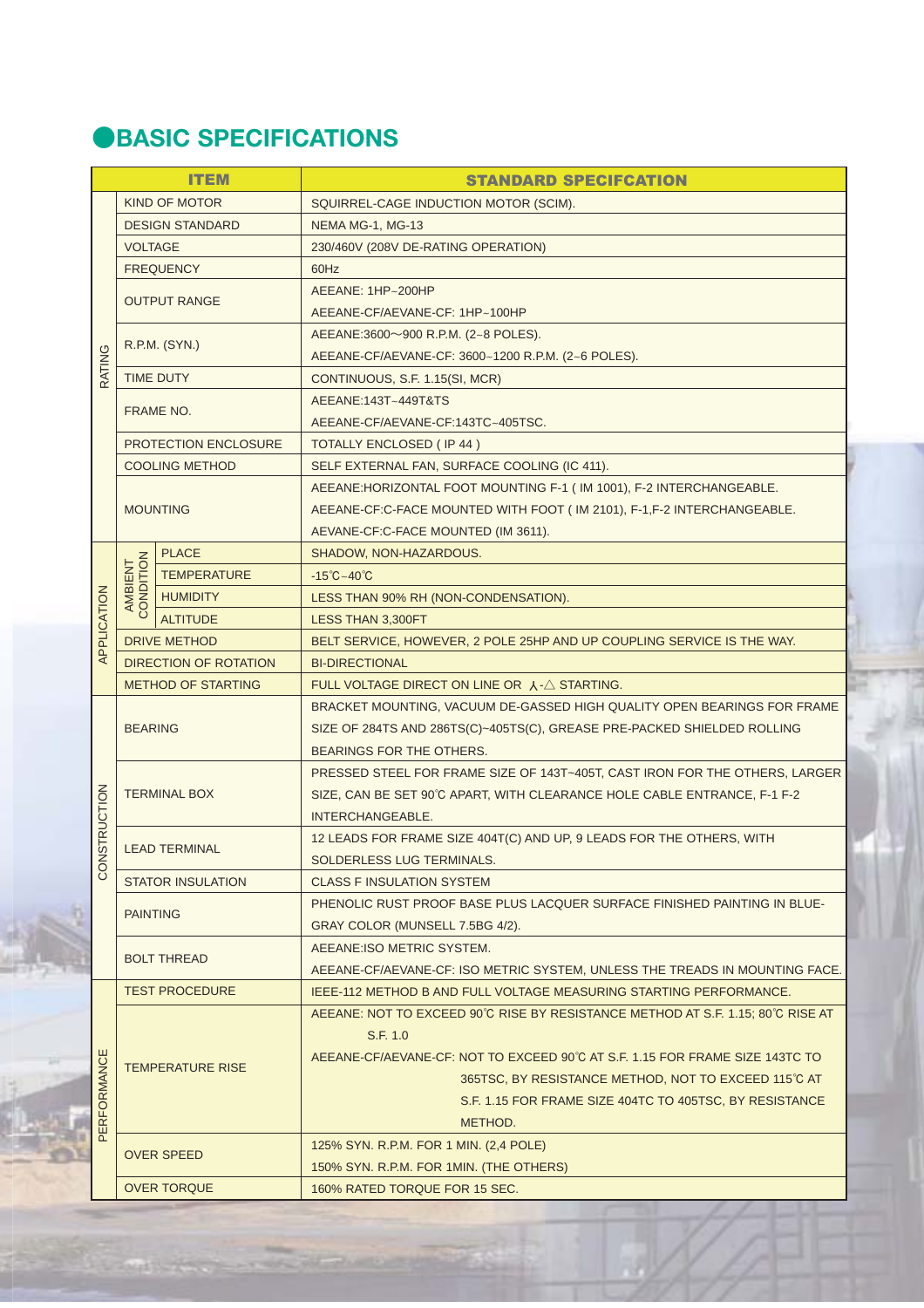### **@PERFORMANCE DATA**

|                |             |              |      | EFFICIENCY(%)    |             |             |             | POWER FACTOR(%) |      |             | <b>CURRENT</b> | <b>TORQUE</b> |               |             |              |                 |                                                                                                                     |
|----------------|-------------|--------------|------|------------------|-------------|-------------|-------------|-----------------|------|-------------|----------------|---------------|---------------|-------------|--------------|-----------------|---------------------------------------------------------------------------------------------------------------------|
|                | <b>FULL</b> | <b>FRAME</b> |      |                  | 3/4         | 2/4         | <b>FULL</b> | 3/4             | 2/4  | <b>FULL</b> | LOCKED         | <b>FULL</b>   | <b>LOCKED</b> | <b>PULL</b> | <b>BREAK</b> | ROTOR           | <b>NEMA</b>                                                                                                         |
| <b>HP</b>      | <b>LOAD</b> | <b>SIZE</b>  |      | <b>FULL LOAD</b> | <b>LOAD</b> | <b>LOAD</b> | <b>LOAD</b> | <b>LOAD</b>     | LOAD | <b>LOAD</b> | <b>ROTOR</b>   | LOAD          | <b>ROTOR</b>  | <b>UP</b>   | <b>DOWN</b>  | WK <sup>2</sup> | <b>CODE</b>                                                                                                         |
|                | <b>RPM</b>  |              | NOM. | MIN.             | NOM.        | NOM.        |             |                 |      | (A)         | (A)            | lb-ft         | %FLT          | %FLT        | %FLT         | $Ib-ft^2$       | LETTER                                                                                                              |
|                | 1740        | 143T         | 82.5 | 80.0             | 82.5        | 78.5        | 77.0        | 69.0            | 56.0 | 1.5         | 30             | 3.0           | 290           | 250         | 340          | 0.1             | $\mathbb N$                                                                                                         |
| $\overline{1}$ | 1160        | 145T         | 80.0 | 77.0             | 80.0        | 77.0        | 63.5        | 54.5            | 42.5 | 1.8         | 30             | 4.5           | 280           | 250         | 350          | 0.1             | N                                                                                                                   |
|                | 3465        | 143T         | 82.5 | 80.0             | 81.5        | 78.5        | 85.0        | 79.5            | 69.0 | 2.0         | 40             | 2.3           | 370           | 340         | 370          | 0.1             | M                                                                                                                   |
| 1.5            | 1730        | 145T         | 84.0 | 81.5             | 84.0        | 82.5        | 80.5        | 73.5            | 61.5 | 2.1         | 40             | 4.6           | 280           | 250         | 320          | 0.1             | $\mathbb M$                                                                                                         |
|                | 1175        | 182T         | 85.5 | 82.5             | 86.5        | 82.5        | 66.5        | 58.0            | 46.0 | 2.5         | 40             | 6.7           | 200           | 180         | 330          | 0.3             | M                                                                                                                   |
|                | 3455        | 145T         | 84.0 | 81.5             | 84.0        | 82.5        | 88.5        | 84.5            | 75.5 | 2.5         | 50             | 3.0           | 370           | 340         | 380          | 0.1             | L                                                                                                                   |
| $\mathbf{2}$   | 1725        | 145T         | 84.0 | 81.5             | 84.0        | 84.0        | 82.5        | 76.5            | 65.0 | 2.7         | 50             | 6.1           | 270           | 200         | 300          | 0.1             | L                                                                                                                   |
|                | 1175        | 184T         | 86.5 | 84.0             | 87.5        | 84.0        | 67.0        | 59.0            | 46.5 | 3.2         | 50             | 8.9           | 210           | 190         | 340          | 0.4             | $\lfloor$                                                                                                           |
|                | 3480        | 182T         | 85.5 | 82.5             | 86.5        | 85.5        |             |                 | 78.5 | 3.7         | 64             | 4.5           | 300           | 270         | 350          | 0.2             | $\mathsf{K}% _{0}^{\prime}=\mathsf{K}_{0}^{\prime}$                                                                 |
| 3              |             |              |      |                  |             |             | 90.0        | 87.0            |      |             |                |               |               |             |              |                 |                                                                                                                     |
|                | 1760        | 182T         | 87.5 | 85.5             | 88.5        | 87.5        | 82.5        | 76.5            | 65.0 | 3.9         | 64             | 8.9           | 220           | 160         | 350          | 0.3             | Κ                                                                                                                   |
|                | 1165        | 213T         | 87.5 | 85.5             | 88.5        | 86.5        | 76.5        | 70.5            | 59.0 | 4.2         | 64             | 13.5          | 200           | 180         | 310          | 0.7             | $\mathsf{K}% _{0}^{\prime}=\mathsf{K}_{0}^{\prime}$                                                                 |
|                | 3485        | 184T         | 87.5 | 85.5             | 88.5        | 88.5        | 91.5        | 90.0            | 83.5 | 5.8         | 92             | 7.5           | 270           | 230         | 340          | 0.3             | J                                                                                                                   |
| 5              | 1750        | 184T         | 87.5 | 85.5             | 88.5        | 86.5        | 86.5        | 83.0            | 74.0 | 6.2         | 92             | 15.0          | 215           | 135         | 310          | 0.5             | J                                                                                                                   |
|                | 1165        | 215T         | 87.5 | 85.5             | 88.5        | 86.5        | 76.5        | 71.0            | 59.5 | 7.0         | 92             | 22.5          | 215           | 200         | 340          | 1.1             | J                                                                                                                   |
|                | 3500        | 213T         | 88.5 | 86.5             | 88.5        | 87.5        | 87.0        | 84.5            | 77.0 | 9.1         | 127            | 11.3          | 230           | 200         | 300          | 0.3             | $\mathbb H$                                                                                                         |
| 7.5            | 1760        | 213T         | 89.5 | 87.5             | 89.5        | 88.5        | 88.0        | 84.5            | 75.5 | 8.9         | 127            | 22.4          | 240           | 175         | 300          | 0.8             | $\mathsf{H}% _{\mathbb{R}}^{1}\left( \mathbb{R}^{2}\right)$                                                         |
|                | 1175        | 254T         | 89.5 | 87.5             | 90.2        | 88.5        | 81.0        | 75.5            | 64.5 | 9.7         | 127            | 33.5          | 240           | 210         | 265          | 2.2             | $\mathbb H$                                                                                                         |
|                | 3510        | 215T         | 89.5 | 87.5             | 91.0        | 90.2        | 90.0        | 88.5            | 85.0 | 11.6        | 162            | 15.0          | 220           | 170         | 270          | 0.5             | Н                                                                                                                   |
| 10             | 1745        | 215T         | 89.5 | 87.5             | 90.2        | 89.5        | 89.5        | 86.5            | 80.0 | 11.7        | 162            | 30.1          | 200           | 155         | 255          | 0.9             | $\mathbb H$                                                                                                         |
|                | 1170        | 256T         | 89.5 | 87.5             | 89.5        | 87.5        | 82.5        | 78.0            | 67.5 | 12.7        | 162            | 44.9          | 250           | 200         | 270          | 2.5             | $\boldsymbol{\mathsf{H}}$                                                                                           |
|                | 3525        | 254T         | 90.2 | 88.5             | 91.0        | 90.2        | 91.5        | 91.0            | 88.0 | 17.0        | 232            | 22.3          | 210           | 155         | 250          | 1.1             | G                                                                                                                   |
| 15             | 1765        | 254T         | 91.0 | 89.5             | 91.0        | 90.2        | 88.0        | 85.5            | 77.5 | 17.5        | 232            | 44.6          | 220           | 155         | 250          | 2.1             | G                                                                                                                   |
|                | 1175        | 284T         | 90.2 | 88.5             | 90.2        | 90.2        | 83.0        | 80.5            | 73.0 | 18.8        | 232            | 67.0          | 230           | 190         | 240          | 6.3             | G                                                                                                                   |
|                | 3525        | 256T         | 90.2 | 88.5             | 91.7        | 91.7        | 92.0        | 91.5            | 89.0 | 22.6        | 290            | 29.8          | 210           | 160         | 240          | 1.2             | $\mathsf{G}% _{\mathsf{G}}^{\mathsf{G}}(\mathcal{M}_{0})\cong\mathsf{G}_{\mathsf{G}}^{\mathsf{G}}(\mathcal{M}_{0})$ |
| 20             | 1760        | 256T         | 91.0 | 89.5             | 92.4        | 92.4        | 88.0        | 85.5            | 78.5 | 23.4        | 290            | 59.7          | 210           | 160         | 250          | 2.7             | G                                                                                                                   |
|                | 1170        | 286T         | 90.2 | 88.5             | 91.0        | 91.0        | 83.5        | 81.5            | 74.5 | 24.9        | 290            | 89.8          | 220           | 180         | 230          | 7.6             | G                                                                                                                   |
|                | 3535        | <b>284TS</b> | 91.0 | 89.5             | 92.4        | 91.7        | 90.5        | 90.0            | 85.5 | 28.4        | 365            | 37.1          | 200           | 170         | 250          | 1.7             | $\mathsf{G}% _{\mathsf{G}}^{\mathsf{G}}(\mathcal{M}_{0})\cong\mathsf{G}_{\mathsf{G}}^{\mathsf{G}}(\mathcal{M}_{0})$ |
| 25             | 1755        | 284T         | 92.4 | 91.0             | 93.0        | 93.6        | 89.0        | 88.0            | 84.0 | 28.5        | 365            | 74.8          | 225           | 160         | 230          | 4.4             | G                                                                                                                   |
|                | 1175        | 324T         | 91.7 | 90.2             | 93.0        | 93.0        | 81.5        | 79.0            | 71.0 | 31.3        | 365            | 111.7         | 210           | 180         | 230          | 10.4            | $\mathsf{G}% _{\mathsf{G}}^{\mathsf{G}}(\mathcal{M}_{0})\cong\mathsf{G}_{\mathsf{G}}^{\mathsf{G}}(\mathcal{M}_{0})$ |
|                | 3530        | 286TS        | 91.0 | 89.5             | 91.7        | 91.0        | 91.0        | 91.0            | 88.0 | 33.9        | 435            | 44.6          | 205           | 155         | 245          | 1.9             | G                                                                                                                   |
| 30             | 1755        | 286T         | 92.4 | 91.0             | 93.6        | 93.6        | 88.0        | 87.0            | 81.5 | 34.5        | 435            | 89.8          | 220           | 180         | 250          | 5.0             | G                                                                                                                   |
|                | 1175        | 326T         | 91.7 | 90.2             | 93.6        | 93.0        | 80.5        | 78.0            | 70.8 | 38.1        | 435            | 134.1         | 220           | 170         | 230          | 11.4            | G                                                                                                                   |
|                | 3550        | 324TS        | 91.7 | 90.2             | 92.4        | 91.7        | 89.5        | 89.0            | 84.5 | 45.6        | 580            | 59.2          | 170           | 140         | 250          | 3.6             | G                                                                                                                   |
| 40             | 1765        | 324T         | 93.0 | 91.7             | 93.6        | 93.6        | 89.0        | 88.5            | 84.5 | 45.2        | 580            | 119.0         | 210           | 165         | 220          | 8.6             | G                                                                                                                   |
|                | 1180        | 364T         | 93.0 | 91.7             | 93.6        | 93.0        | 86.5        | 84.5            | 78.0 | 46.6        | 580            | 178.0         | 215           | 180         | 230          | 17.9            | G                                                                                                                   |
|                | 3550        | 326TS        | 92.4 | 91.0             | 93.0        | 92.4        | 90.5        | 89.5            | 86.0 | 56.0        | 725            | 74.0          | 160           | 145         | 260          | 4.5             | G                                                                                                                   |
| 50             | 1765        | 326T         | 93.0 | 91.7             | 93.6        | 94.1        | 89.5        | 89.0            | 85.0 | 56.2        | 725            | 148.7         | 205           | 165         | 225          | 10.1            | G                                                                                                                   |
|                | 1180        | 365T         | 93.0 | 91.7             | 93.6        | 93.6        | 85.5        | 83.0            | 77.5 | 58.9        | 725            | 222.5         | 200           | 180         | 200          | 21.4            | $\mathsf{G}% _{\mathsf{G}}^{\mathsf{G}}(\mathcal{M}_{0})\cong\mathsf{G}_{\mathsf{G}}^{\mathsf{G}}(\mathcal{M}_{0})$ |
|                | 3545        | 364TS        | 93.0 | 91.7             | 93.6        | 93.0        | 93.0        | 92.5            | 90.5 | 65.0        | 870            | 88.9          | 140           | 130         | 240          | 7.4             | G                                                                                                                   |
| 60             | 1770        | 364T         | 93.6 | 92.4             | 94.5        | 94.1        | 86.5        | 84.5            | 78.0 | 69.4        | 870            | 178.0         | 200           | 165         | 250          | 10.8            | G                                                                                                                   |
|                | 1180        | 404T         | 93.6 | 92.4             | 94.1        | 94.1        | 88.0        | 86.5            | 80.5 | 68.2        | 870            | 267.0         | 210           | 190         | 260          | 30.3            | G                                                                                                                   |
|                | 3540        | 365TS        | 93.0 | 91.7             | 93.6        | 93.6        | 93.5        | 93.0            | 91.0 | 80.8        | 1085           | 111.2         | 135           | 125         | 230          | 8.7             | G                                                                                                                   |
| 75             | 1770        | 365T         | 94.1 | 93.0             | 94.1        | 94.1        | 87.5        | 84.5            | 77.5 | 85.3        | 1085           | 222.5         | 200           | 180         | 250          | 14.7            | G                                                                                                                   |
|                | 1180        | 405T         | 93.6 | 92.4             | 94.1        | 94.1        | 88.5        | 87.0            | 82.0 | 84.8        | 1085           | 333.7         | 210           | 182         | 240          | 36.2            | G                                                                                                                   |
|                | 881         | 444T         | 92.4 | 91.0             | 91.8        | 90.2        | 79.5        | 76.5            | 68   | 95.6        | 548            | 446           | 130           | 110         | 210          | 55.1            | $\,$ B                                                                                                              |
|                | 3560        | 405TS        | 93.6 | 92.4             | 95.0        | 95.0        | 91.5        | 90.5            | 88.0 | 109.3       | 1450           | 147.5         | 150           | 130         | 280          | 10.0            | G                                                                                                                   |
|                | 1775        | 405T         | 94.5 | 93.6             | 95.0        | 95.0        | 89.0        | 87.5            | 82.5 | 111.3       | 1450           | 295.8         | 200           | 165         | 250          | 26.6            | G                                                                                                                   |
| 100            | 1178        | 444T         | 94.1 | 93.0             | 93.6        | 92.4        | 83.5        | 80.0            | 71.5 | 119.0       | 725            | 446           | 200           | 156         | 220          | 56.4            | $\mathbb C$                                                                                                         |
|                | 881         | 445T         | 92.4 | 91.0             | 91.8        | 90.2        | 80.0        | 77.0            | 68.5 | 127.0       | 725            | 593           | 130           | 110         | 210          | 72.8            | B                                                                                                                   |
|                | 3564        | 445TS        | 94.5 | 93.6             | 94.1        | 93.0        | 89.5        | 86.7            | 83.5 | 138.0       | 907.5          | 184           | 108           | 87          | 220          | 16.6            | $\,$ B                                                                                                              |
|                | 1776        | 444T         | 94.5 | 93.6             | 94.1        | 93.0        | 87.5        | 85.5            | 80.3 | 142.0       | 907.5          | 370           | 200           | 145         | 220          | 44.3            | $\mathbb C$                                                                                                         |
| 125            | 1180        | 445T         | 94.1 | 93.0             | 93.6        | 92.4        | 83.0        | 78.5            | 69.5 | 150.0       | 907.5          | 556           | 200           | 153         | 220          | 66.0            | $\mathop{\rm C}\nolimits$                                                                                           |
|                | 883         | 447T         | 93.0 | 91.7             | 92.4        | 91.0        | 81.0        | 78.0            | 69.5 | 155.0       | 907.5          | 739           | 120           | 100         | 200          | 140             | B                                                                                                                   |
|                | 3564        | 445TS        | 94.5 | 93.6             | 94.1        | 93.0        | 90.2        | 87.6            | 86.4 | 165.0       | 1085           | 221           | 107           | 87          | 210          | 18.0            | $\mathsf B$                                                                                                         |
|                | 1776        | 445T         | 95.0 | 94.1             | 94.5        | 93.6        | 88.0        | 86.1            | 81.0 | 168.0       | 1085           | 443           | 200           | 143         | 210          | 51.6            | $\mathbb C$                                                                                                         |
| 150            | 1180        | 447T         | 95.0 | 94.1             | 94.5        | 93.6        | 86.5        | 83.7            | 75.7 | 171.0       | 1085           | 667           | 200           | 152         | 210          | 107.0           | $\mathbb C$                                                                                                         |
|                | 883         | 449T         | 93.0 | 91.7             | 92.4        | 91.0        | 81.5        | 78.5            | 70.0 | 185.0       | 1085           | 887           | 120           | 100         | 200          | 166             | B                                                                                                                   |
|                | 3575        | 447TS        | 95.0 | 94.1             | 94.5        | 93.6        | 90.0        | 87.5            | 83.0 | 219.0       | 1450           | 294           | 103           | 82          | 210          | 31.5            | $\,$ B                                                                                                              |
| 200            | 1778        | 447T         | 95.0 | 94.1             | 94.5        | 93.6        | 88.5        | 86.5            | 81.5 | 223.0       | 1450           | 587           | 200           | 143         | 210          | 72.4            | $\mathbb C$                                                                                                         |
|                | 1182        | 449T         | 95.0 | 94.1             | 94.5        | 93.6        | 86.5        | 83.8            | 76.0 | 228.0       | 1450           | 888           | 200           | 150         | 210          | 124.0           | $\mathbb C$                                                                                                         |
|                |             |              |      |                  |             |             |             |                 |      |             |                |               |               |             |              |                 |                                                                                                                     |

(460V)

WI BEACH

a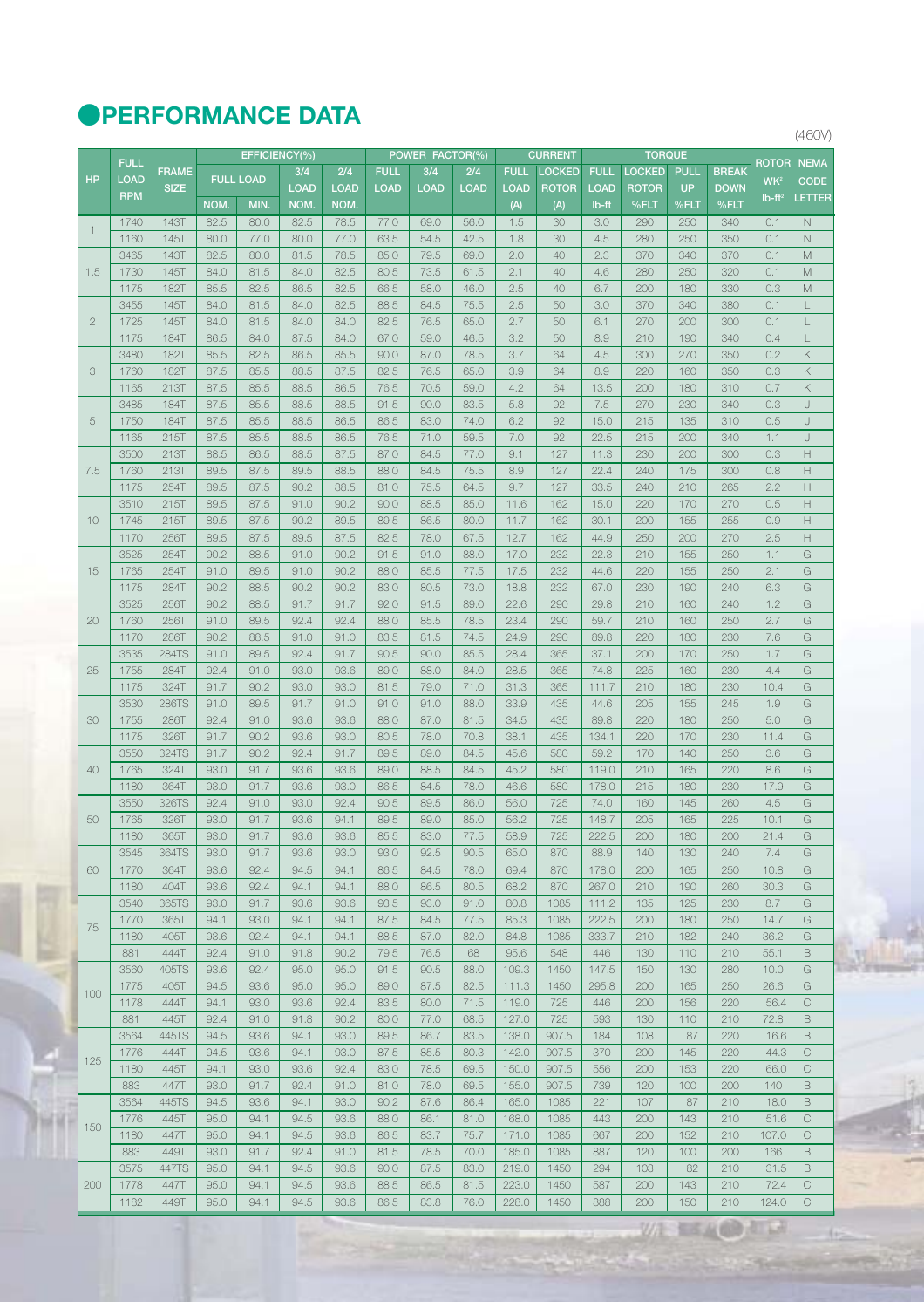### **CONNECTION DIAGRAMS**

1.  $3/4$  HP - 5 HP: connected internally Across-the-line Starting



### 3. Frame 404T and larger

A. up to 125HP (12 leads)



#### B. 125HP and up (6 leads)

| $\lambda$ - $\triangle$ START             | <b>ACROSS-THE-LINE</b>        |
|-------------------------------------------|-------------------------------|
| $-6$<br>$\circled6$<br>$\circ$<br>4)<br>4 | 6<br>$\sqrt{5}$               |
| の<br>っ<br>$\circled{3}$<br>(1)            | ว                             |
| 1 1 1<br>$\uparrow$<br>$\uparrow$<br>↑    | $\uparrow$<br>$\uparrow$<br>۸ |
| <b>RUH</b><br><b>START</b>                |                               |

### **MOUNTING ARRANGEMENT(IM)**



2.  $71/2$  HP - Frames 365T:  $\triangle$  connected internal Across-the-line Starting



#### A-1. up to 125HP (12 leads)

| <b>230V</b>                |                         | <b>P.W.S.</b> |      |    |
|----------------------------|-------------------------|---------------|------|----|
| $\Omega$                   | (11)                    | 12            | (10) | N  |
|                            | 5                       | 6)            | A)   | 5) |
|                            | $\circledS$ $\circledS$ |               |      | 9) |
|                            | $\overline{-(3)}$       |               |      |    |
| $\uparrow$<br><b>START</b> |                         |               | RUN  |    |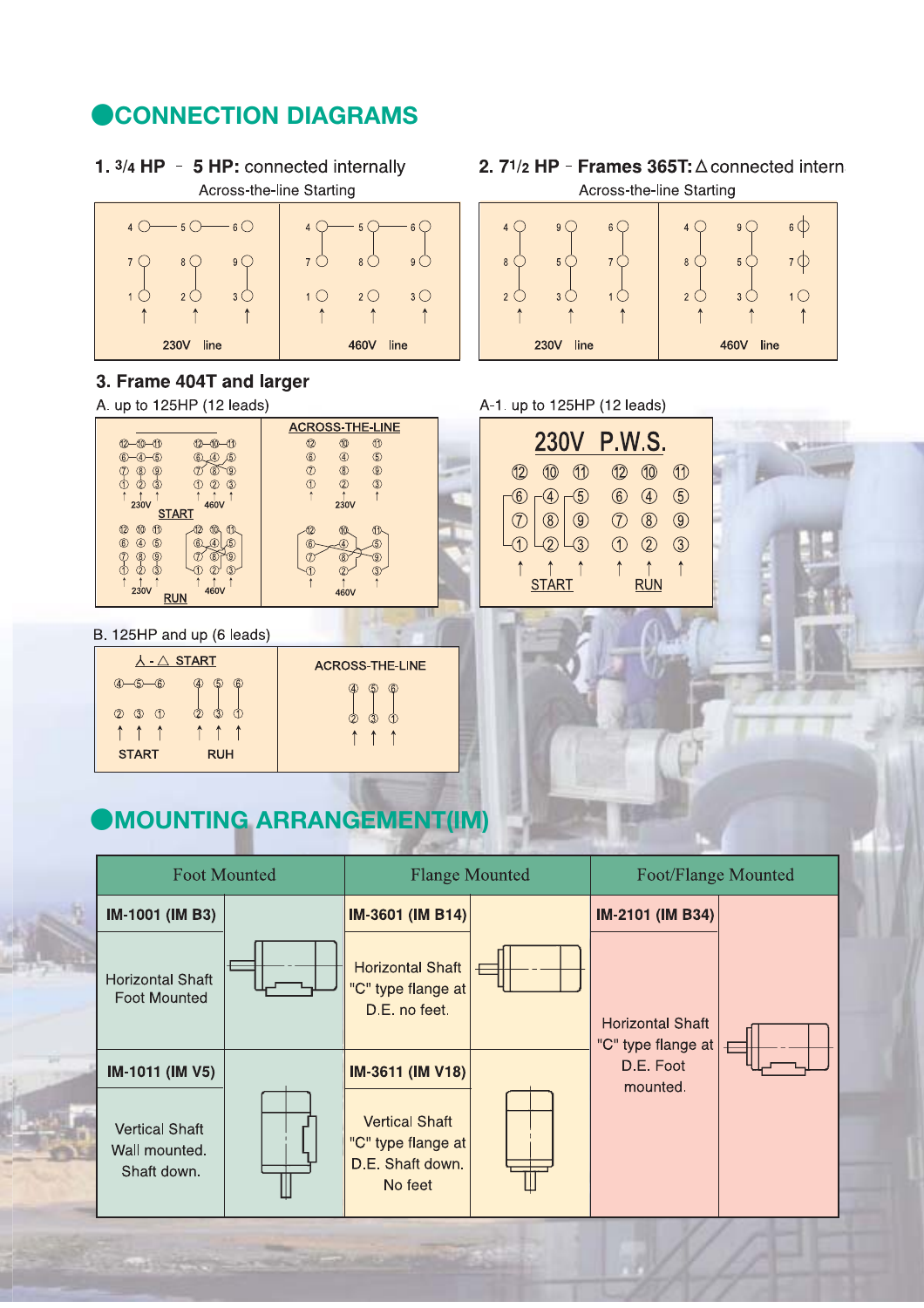

### **Totally-Enclosed Fan-Cooled Horizontal Foot-Mounted, Type AEEANE**

















WA

部

|                 | OUTPUT(HP)               |                          |                          | <b>FRAME</b> | FIG.           |      |        | <b>MOUNTING</b>          |       |           |       |       |       |                          |                          |       |      |      |                          |       |
|-----------------|--------------------------|--------------------------|--------------------------|--------------|----------------|------|--------|--------------------------|-------|-----------|-------|-------|-------|--------------------------|--------------------------|-------|------|------|--------------------------|-------|
| 2P              | 4P                       | 6P                       | 8P                       | SIZE (EH)    | NO.            | E    | 2F/2F1 | 2F <sub>2</sub>          | H     | <b>BA</b> | A     | B     | C     | CL <sub>1</sub>          | CL <sub>2</sub>          | D     | G    | J    | K                        | L     |
| 1.5             | $\overline{1}$           | $\overline{\phantom{0}}$ | $\overline{\phantom{0}}$ | <b>143T</b>  |                | 2.75 | 4.00   |                          | 0.34  | 2.25      | 6.70  | 5.10  | 12.47 |                          |                          | 3.50  | 0.35 | 1.40 | $\qquad \qquad -$        | 5.96  |
| $\overline{2}$  | 1.5<br>$\overline{2}$    | $\mathbf{1}$             | $\overline{\phantom{0}}$ | <b>145T</b>  | $\mathbf{1}$   | 2.75 | 5.00   |                          | 0.34  | 2.25      | 6.70  | 5.90  | 13.46 |                          | $\qquad \qquad -$        | 3.50  | 0.35 | 1.40 | -                        | 6.46  |
| 3               | 3                        | 1.5                      | $\overline{\phantom{0}}$ | 182T         |                | 3.75 | 4.50   |                          | 0.41  | 2.75      | 8.80  | 5.90  | 14.77 | $\qquad \qquad$          | $\qquad \qquad -$        | 4.50  | 0.65 | 1.75 | $\qquad \qquad -$        | 7.03  |
| 5               | 5                        | $\overline{2}$           |                          | <b>184T</b>  | $\overline{2}$ | 3.75 | 5.50   | $\overline{\phantom{m}}$ | 0.41  | 2.75      | 8.80  | 6.90  | 15.79 |                          | $\qquad \qquad -$        | 4.50  | 0.65 | 1.75 | $\qquad \qquad -$        | 7.54  |
| 7.5             | 7.5                      | 3                        | -                        | 213T         |                | 4.25 | 5.50   | $\equiv$                 | 0.41  | 3.50      | 9.85  | 6.90  | 18.09 |                          | $\frac{1}{2}$            | 5.25  | 0.70 | 1.75 | $\overline{\phantom{0}}$ | 8.46  |
| 10              | 10                       | 5                        | $\qquad \qquad -$        | 215T         |                | 4.25 | 7.00   | $\qquad \qquad$          | 0.41  | 3.50      | 9.85  | 8.35  | 19.59 |                          | $\qquad \qquad -$        | 5.25  | 0.70 | 1.75 | $\overline{\phantom{0}}$ | 9.21  |
| 15              | 15                       | 7.5                      | $\overline{\phantom{0}}$ | 254T         |                | 5.00 | 8.25   | $\overline{\phantom{0}}$ | 0.53  | 4.25      | 11.80 | 9.85  | 23.60 |                          | $\frac{1}{2}$            | 6.25  | 0.65 | 1.95 | $\overline{\phantom{0}}$ | 11.23 |
| 20              | 20                       | 10                       |                          | 256T         | 3              | 5.00 | 10.00  |                          | 0.53  | 4.25      | 11.80 | 11.80 | 25.34 |                          |                          | 6.25  | 0.65 | 1.95 |                          | 12.09 |
| $\equiv$        | 25                       | 15                       | $\qquad \qquad -$        | 284T         |                | 5.50 | 9.50   | $\qquad \qquad -$        | 0.53  | 4.75      | 14.00 | 11.70 | 26.74 | $\qquad \qquad -$        | $\overline{\phantom{0}}$ | 7.00  | 0.70 | 2.95 | $\qquad \qquad -$        | 12.62 |
| 25              | $\overline{\phantom{0}}$ | $\overline{\phantom{0}}$ | $\overline{\phantom{0}}$ | <b>284TS</b> | $\overline{4}$ | 5.50 | 9.50   | $\qquad \qquad -$        | 0.53  | 4.75      | 14.00 | 11.70 | 25.37 | $\overline{\phantom{0}}$ | $\qquad \qquad -$        | 7.00  | 0.70 | 2.95 | $\qquad \qquad -$        | 12.62 |
|                 | 30                       | 20                       | -                        | 286T         | 3              | 5.50 | 11.00  | $\qquad \qquad -$        | 0.53  | 4.75      | 14.00 | 13.20 | 28.24 |                          |                          | 7.00  | 0.70 | 2.95 | $\overline{\phantom{0}}$ | 13.37 |
| 30              | $\overline{\phantom{0}}$ | $\overline{\phantom{0}}$ | $\qquad \qquad -$        | 286TS        |                | 5.50 | 11.00  | $\qquad \qquad -$        | 0.53  | 4.75      | 14.00 | 13.20 | 26.87 | $\qquad \qquad -$        | $\qquad \qquad -$        | 7.00  | 0.70 | 2.95 | $\qquad \qquad -$        | 13.37 |
|                 | 40                       | 25                       |                          | 324T         |                | 6.25 | 10.50  | $\qquad \qquad -$        | 0.66  | 5.25      | 15.75 | 12.80 | 29.75 |                          |                          | 8.00  | 1.10 | 3.15 |                          | 14.00 |
| 40              |                          |                          |                          | 324TS        |                | 6.25 | 10.50  | $\qquad \qquad -$        | 0.66  | 5.25      | 15.75 | 12.80 | 28.25 |                          |                          | 8.00  | 1.10 | 3.15 |                          | 14.00 |
| $\qquad \qquad$ | 50                       | 30                       |                          | 326T         |                | 6.25 | 12.00  | $\qquad \qquad -$        | 0.66  | 5.25      | 15.75 | 14.35 | 31.24 | $\qquad \qquad -$        | $\overline{\phantom{m}}$ | 8.00  | 1.10 | 3.15 | $\qquad \qquad -$        | 14.74 |
| 50              | $\overline{\phantom{0}}$ | $\overline{\phantom{0}}$ | $\equiv$                 | 326TS        |                | 6.25 | 12.00  | $\overline{\phantom{m}}$ | 0.66  | 5.25      | 15.75 | 14.35 | 29.74 | $\equiv$                 | $\equiv$                 | 8.00  | 1.10 | 3.15 | $\overline{\phantom{0}}$ | 14.74 |
|                 | 60                       | 40                       |                          | 364T         | $\overline{4}$ | 7.00 | 11.25  |                          | 0.66  | 5.88      | 17.70 | 13.75 | 32.51 |                          |                          | 9.00  | 1.30 | 3.55 |                          | 15.13 |
| 60              |                          |                          |                          | 364TS        |                | 7.00 | 11.25  |                          | 0.66  | 5.88      | 17.70 | 13.75 | 30.38 |                          |                          | 9.00  | 1.30 | 3.55 | $\qquad \qquad -$        | 15.13 |
|                 | 75                       | 50                       |                          | 365T         |                | 7.00 | 12.25  |                          | 0.66  | 5.88      | 17.70 | 14.75 | 33.50 |                          | $\equiv$                 | 9.00  | 1.30 | 3.55 | $\qquad \qquad -$        | 15.61 |
| 75              |                          |                          |                          | 365TS        |                | 7.00 | 12.25  | $\qquad \qquad -$        | 0.66  | 5.88      | 17.70 | 14.75 | 31.37 | $\qquad \qquad -$        | $\qquad \qquad -$        | 9.00  | 1.30 | 3.55 | $\qquad \qquad -$        | 15.61 |
|                 | $\equiv$                 | 60                       |                          | 404T         |                | 8.00 | 12.25  | $\overline{\phantom{0}}$ | 0.81  | 6.62      | 19.68 | 15.15 | 36.50 |                          |                          | 10.00 | 1.57 | 3.93 | $\qquad \qquad -$        | 16.50 |
|                 | 100                      | 75                       |                          | 405T         |                | 8.00 | 13.75  |                          | 0.81  | 6.62      | 19.68 | 16.73 | 37.99 |                          |                          | 10.00 | 1.57 | 3.93 | $\overline{\phantom{0}}$ | 17.24 |
| 100             | $\overline{\phantom{0}}$ |                          | $\overline{\phantom{0}}$ | 405TS        |                | 8.00 | 13.75  | $\qquad \qquad -$        | 0.81  | 6.62      | 19.68 | 16.73 | 34.99 |                          |                          | 10.00 | 1.57 | 3.93 |                          | 17.24 |
|                 | 125                      | 100                      | 75                       | 444T         | 6              | 9.00 | 14.50  | $\overline{\phantom{a}}$ | 13/16 | 7.50      | 22.05 | 17.50 | 44.00 | 13.5                     |                          | 11.00 | 1.40 | 4.35 | 4.35                     | 20.75 |
| 125             | $\overline{\phantom{0}}$ |                          |                          | 444TS        | 5              | 9.00 | 14.50  | $\overline{\phantom{0}}$ | 13/16 | 7.50      | 22.05 | 17.50 | 40.25 | 13.5                     | $\overline{\phantom{0}}$ | 11.00 | 1.40 | 4.35 | 4.35                     | 20.75 |
|                 | 150                      | 125                      | 100                      | 445T         | 6              | 9.00 | 16.50  | 14.5                     | 13/16 | 7.50      | 22.05 | 19.50 | 46.00 | 13.5                     | 15.5                     | 11.00 | 1.40 | 4.35 | 5.10                     | 21.75 |
| 150             | $\overline{\phantom{0}}$ |                          | $\frac{1}{2}$            | 445TS        | 5              | 9.00 | 16.50  | 14.5                     | 13/16 | 7.50      | 22.05 | 19.50 | 42.25 | 13.5                     | 15.5                     | 11.00 | 1.40 | 4.35 | 5.10                     | 21.75 |
|                 | 200                      | 150                      | 125                      | 447T         | 6              | 9.00 | 20.00  | 16.5                     | 13/16 | 7.50      | 22.05 | 23.25 | 49.50 | 13.5                     | 17.0                     | 11.00 | 1.40 | 4.35 | 6.70                     | 23.50 |
| 200             |                          |                          |                          | 447TS        | 5              | 9.00 | 20.00  | 16.5                     | 13/16 | 7.50      | 22.05 | 23.25 | 45.75 | 13.5                     | 17.0                     | 11.00 | 1.40 | 4.35 | 6.70                     | 23.50 |
|                 |                          | 200                      | 150                      | 449T         | 6              | 9.00 | 25.00  | 20.0                     | 13/16 | 7.50      | 22.05 | 27.95 | 54.50 | 13.5                     | 18.5                     | 11.00 | 1.40 | 4.35 | 8.25                     | 26.00 |

\***Dimension in inches**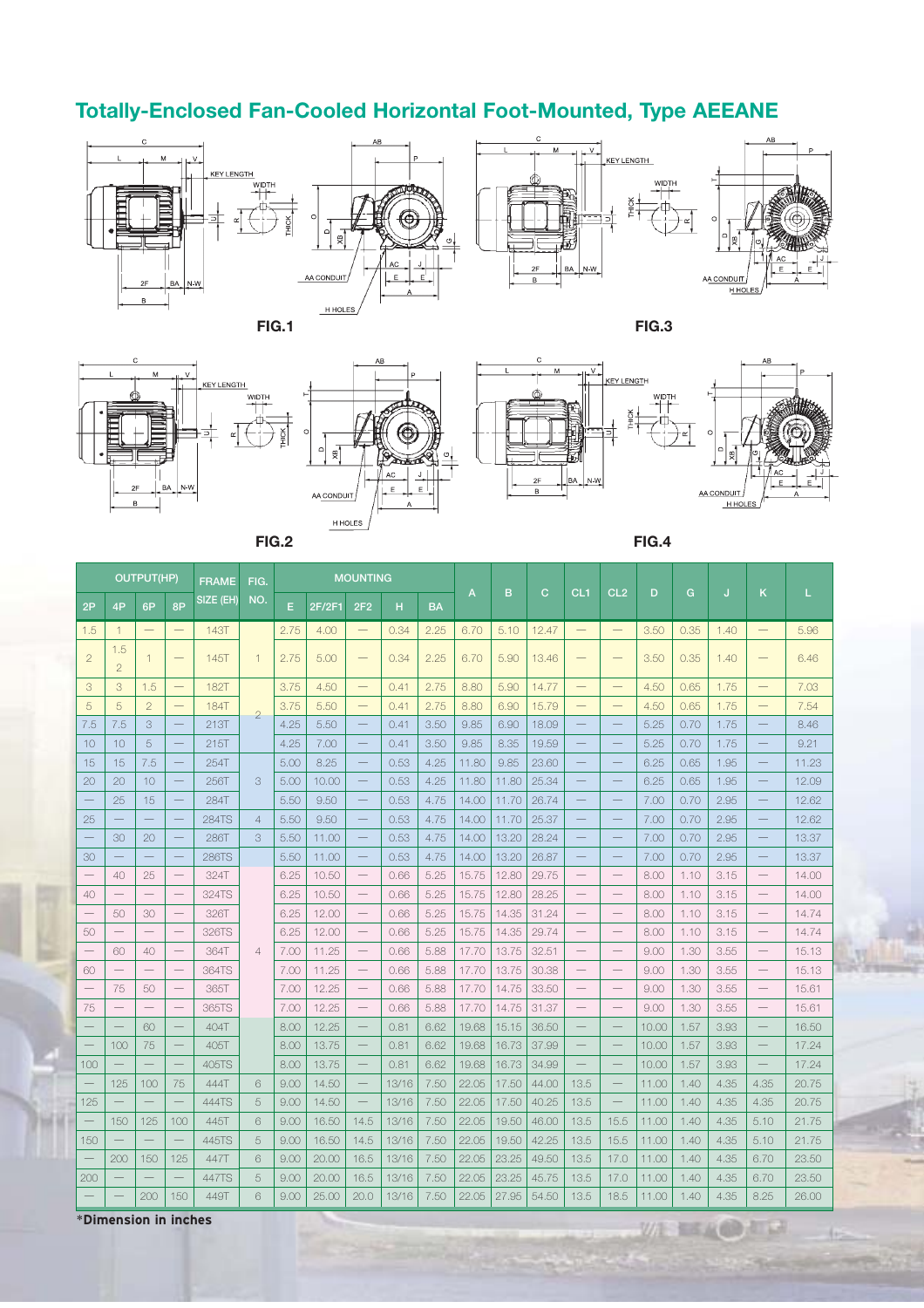



**FIG.6**



1. Dimension D tolerance :

+0.00 inches, -0.03 inches (Frame 143T-405TS). +0.00 inches, -0.06 inches (Frames 444T and larger).

2. Dimension U tolerance : +0.000 inches, -0.0005 inches (Frame 143T-215T). +0.000 inches, -0.001 inches (Frames 254T and larger).

- 3. Dimension R tolerance : +0.000 inches, -0.015 inches.
- 4. Dimension V is the length of straight part of shaft.





|       |         |       |                   |              | <b>KEY</b> |               | <b>KEY</b>   |                          |           | <b>TERMINAL HOUSING</b> |           |       | <b>SHAFT EXTENSION</b> |                |                | <b>BEARINGS A</b> | PPROX.        |
|-------|---------|-------|-------------------|--------------|------------|---------------|--------------|--------------------------|-----------|-------------------------|-----------|-------|------------------------|----------------|----------------|-------------------|---------------|
| M     | $\circ$ | P     | $\top$            | <b>WIDTH</b> | THICK      | <b>LENGTH</b> | <b>SEAT</b>  | AA                       | <b>AB</b> | <b>AC</b>               | <b>XB</b> | $N-W$ | Ü                      | $\overline{V}$ | <b>DRIVE</b>   | <b>OPPOSITE</b>   | <b>WEIGHT</b> |
|       |         |       |                   |              |            |               | $\mathsf{R}$ |                          |           |                         |           |       |                        |                | <b>END</b>     | <b>DRIVE END</b>  | <b>LBS</b>    |
| 4.00  | 7.45    | 7.87  | $\qquad \qquad -$ | 0.188        | 0.188      | 1.41          | 0.771        | 1.10                     | 6.18      | 4.92                    | 2.52      | 2.25  | 0.875                  | 2.20           | 6205ZZ         | 6205ZZ            | 44            |
| 4.50  | 7.45    | 7.87  | $\qquad \qquad -$ | 0.188        | 0.188      | 1.41          | 0.771        | 1.10                     | 6.18      | 4.92                    | 2.52      | 2.25  | 0.875                  | 2.20           | 6205ZZ         | 6205ZZ            | 53            |
| 4.85  | 9.15    | 9.37  | 1.30              | 0.250        | 0.250      | 1.78          | 0.986        | 1.10                     | 7.44      | 6.06                    | 3.36      | 2.75  | 1.125                  | 2.70           | 6306ZZ         | 6306ZZ            | 81            |
| 5.35  | 9.15    | 9.37  | 1.30              | 0.250        | 0.250      | 1.78          | 0.986        | 1.10                     | 7.44      | 6.06                    | 3.36      | 2.75  | 1.125                  | 2.70           | 6306ZZ         | 6306ZZ            | 97            |
| 6.05  | 10.60   | 10.75 | 1.65              | 0.312        | 0.312      | 2.41          | 1.201        | 1.38                     | 8.86      | 7.07                    | 3.32      | 3.38  | 1.375                  | 3.30           | 6308ZZ         | 6306ZZ            | 147           |
| 6.80  | 10.60   | 10.75 | 1.65              | 0.312        | 0.312      | 2.41          | 1.201        | 1.38                     | 8.86      | 7.07                    | 3.32      | 3.38  | 1.375                  | 3.30           | 6308ZZ         | 6306ZZ            | 174           |
| 7.98  | 12.80   | 13.15 | 2.00              | 0.375        | 0.375      | 2.91          | 1.416        | 1.38                     | 10.24     | 8.58                    | 4.37      | 4.00  | 1.625                  | 3.90           | 6309ZZ         | 6307ZZ            | 260           |
| 8.86  | 12.80   | 13.15 | 2.00              | 0.375        | 0.375      | 2.91          | 1.416        | 1.38                     | 10.24     | 8.58                    | 4.37      | 4.00  | 1.625                  | 3.90           | 6309ZZ         | 6307ZZ            | 301           |
| 9.11  | 14.50   | 15.05 | 2.00              | 0.500        | 0.500      | 3.28          | 1.591        | 2.05                     | 12.13     | 9.84                    | 4.59      | 4.62  | 1.875                  | 4.50           | 6311ZZ         | 6310ZZ            | 416           |
| 9.31  | 14.50   | 15.05 | 2.00              | 0.375        | 0.375      | 1.93          | 1.416        | 2.05                     | 12.13     | 9.84                    | 4.59      | 3.25  | 1.625                  | 3.20           | 6211C3         | 6211C3            | 381           |
| 9.86  | 14.50   | 15.05 | 2.00              | 0.500        | 0.500      | 3.28          | 1.591        | 2.05                     | 12.13     | 9.84                    | 4.59      | 4.62  | 1.875                  | 4.50           | 6311ZZ         | 6310ZZ            | 449           |
| 10.06 | 14.50   | 15.05 | 2.00              | 0.375        | 0.375      | 1.93          | 1.416        | 2.05                     | 12.13     | 9.84                    | 4.59      | 3.25  | 1.625                  | 3.20           | 6211C3         | 6211C3            | 433           |
| 10.29 | 16.20   | 16.55 | 2.35              | 0.500        | 0.500      | 3.91          | 1.845        | 2.56                     | 13.47     | 10.98                   | 5.19      | 5.25  | 2.125                  | 5.15           | 6312           | 6212              | 626           |
| 10.29 | 16.20   | 16.55 | 2.35              | 0.500        | 0.500      | 2.03          | 1.591        | 2.56                     | 13.47     | 10.98                   | 5.19      | 3.75  | 1.875                  | 3.65           | 6312C3         | 6212C3            | 554           |
| 11.04 | 16.20   | 16.55 | 2.35              | 0.500        | 0.500      | 3.91          | 1.845        | 2.56                     | 13.47     | 10.98                   | 5.19      | 5.25  | 2.125                  | 5.15           | 6312           | 6212              | 651           |
| 11.04 | 16.20   | 16.55 | 2.35              | 0.500        | 0.500      | 2.03          | 1.591        | 2.56                     | 13.47     | 10.98                   | 5.19      | 3.75  | 1.875                  | 3.65           | 6312C3         | 6212C3            | 616           |
| 11.29 | 17.80   | 18.05 | 2.80              | 0.625        | 0.625      | 4.28          | 2.021        | 3.62                     | 15.10     | 12.28                   | 6.18      | 5.88  | 2.375                  | 5.75           | 6313           | 6213              | 755           |
| 11.29 | 17.80   | 18.05 | 2.80              | 0.500        | 0.500      | 2.03          | 1.591        | 3.62                     | 15.10     | 12.28                   | 6.18      | 3.75  | 1.875                  | 3.65           | 6312C3         | 6212C3            | 759           |
| 11.79 | 17.80   | 18.05 | 2.80              | 0.625        | 0.625      | 4.28          | 2.021        | 3.62                     | 15.10     | 12.28                   | 6.18      | 5.88  | 2.375                  | 5.75           | 6313           | 6213              | 834           |
| 11.79 | 17.80   | 18.05 | 2.80              | 0.500        | 0.500      | 2.03          | 1.591        | 3.62                     | 15.10     | 12.28                   | 6.18      | 3.75  | 1.875                  | 3.65           | 6312C3         | 6212C3            | 818           |
| 12.52 | 20.00   | 20.07 | 2.80              | 0.750        | 0.750      | 5.65          | 2.450        | 3.62                     | 19.07     | 14.33                   | 5.63      | 7.25  | 2.875                  | 7.15           | 6317           | 6313              | 1164          |
| 13.27 | 20.00   | 20.07 | 2.80              | 0.750        | 0.750      | 5.65          | 2.450        | 3.62                     | 19.07     | 14.33                   | 5.63      | 7.25  | 2.875                  | 7.15           | 6317           | 6313              | 1217          |
| 13.27 | 20.00   | 20.07 | 2.80              | 0.500        | 0.500      | 2.78          | 1.845        | 3.62                     | 19.07     | 14.33                   | 5.63      | 4.25  | 2.125                  | 4.15           | 6313C3         | 6313C3            | 1184          |
| 14.40 | 23.55   | 24.00 | 4.35              | 0.875        | 0.875      | 6.91          | 2.880        |                          | 24.00     | 17.90                   | 2.40      | 8.50  | 3.375                  | 8.00           | <b>NU318C3</b> | 6316              | 1600          |
| 14.40 | 23.55   | 24.00 | 4.35              | 0.625        | 0.625      | 3.03          | 2.021        |                          | 24.00     | 17.90                   | 2.40      | 4.75  | 2.375                  | 4.50           | 6314C3         | 6314C3            | 1400          |
| 15.40 | 23.55   | 24.00 | 4.35              | 0.875        | 0.875      | 6.91          | 2.880        |                          | 24.00     | 17.90                   | 2.40      | 8.50  | 3.375                  | 8.00           | NU318C3        | 6316              | 1900          |
| 15.40 | 23.55   | 24.00 | 4.35              | 0.625        | 0.625      | 3.03          | 2.021        | $\qquad \qquad -$        | 24.00     | 17.90                   | 2.40      | 4.75  | 2.375                  | 4.50           | 6314C3         | 6314C3            | 1600          |
| 17.15 | 23.55   | 24.00 | 4.35              | 0.875        | 0.875      | 6.91          | 2.880        | $\overline{\phantom{0}}$ | 24.00     | 17.90                   | 2.40      | 8.50  | 3.375                  | 8.00           | <b>NU320C3</b> | 6316              | 2450          |
| 17.15 | 23.55   | 24.00 | 4.35              | 0.625        | 0.625      | 3.03          | 2.021        |                          | 24.00     | 17.90                   | 2.40      | 4.75  | 2.375                  | 4.50           | 6314C3         | 6314C3            | 2200          |
| 19.65 | 23.55   | 24.00 | 4.35              | 0.875        | 0.875      | 6.91          | 2.880        |                          | 24.00     | 17.90                   | 2.40      | 8.50  | 3.375                  | 8.00           | <b>NU320C3</b> | 6316              | 2800          |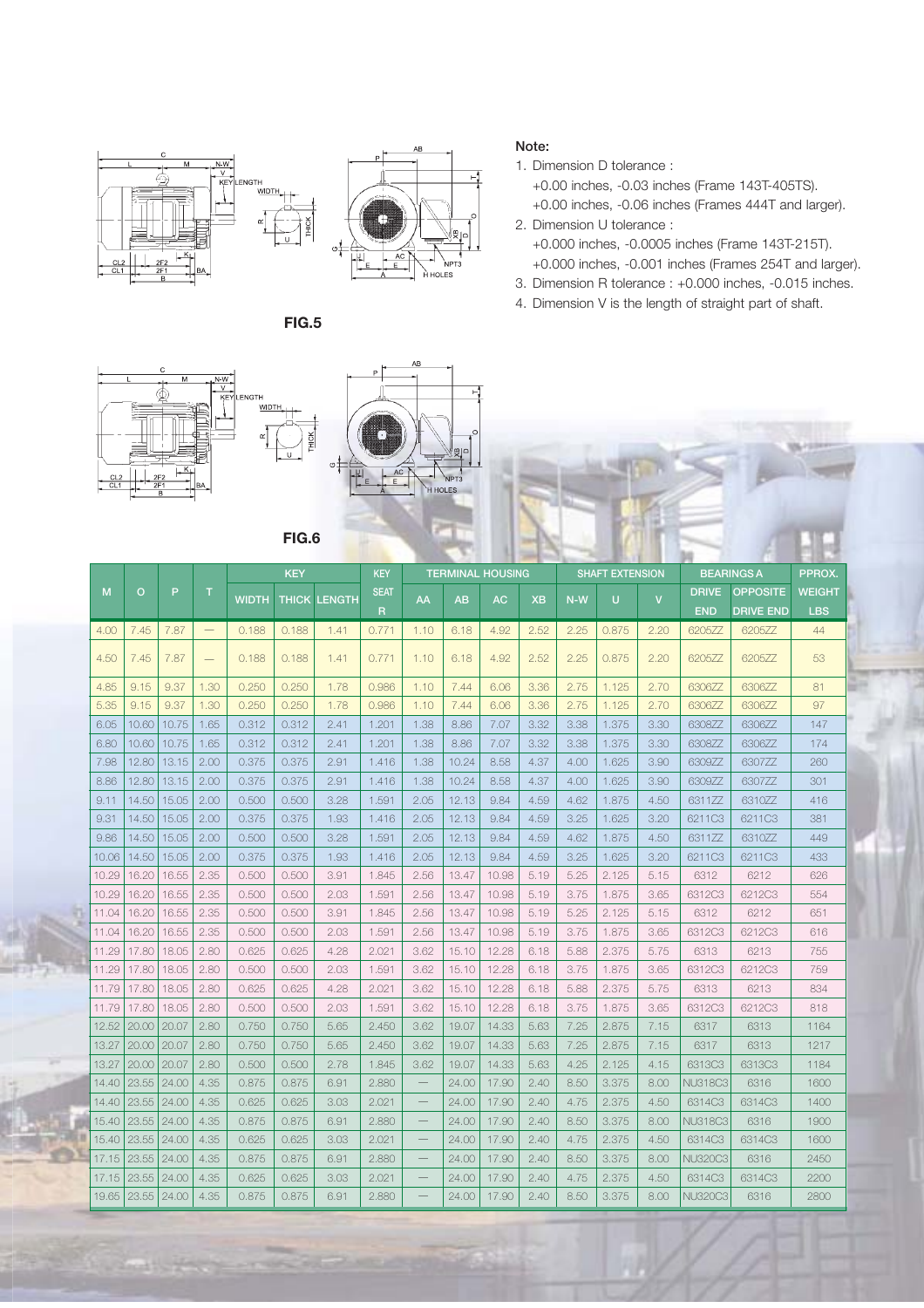### **Totally-Enclosed Fan-Cooled C-Face Mounted with Feet, Type AEEANE-CF**









双座

三五山山市区

IJ



**FIG.2 FIG.4**

|                          | OUTPUT(HP)               |                   | <b>FRAME</b>  | FIG.           |      |       | <b>MOUNTING</b> |           |       |       |       |       |      |      |       |                |       |      |      |              |           |
|--------------------------|--------------------------|-------------------|---------------|----------------|------|-------|-----------------|-----------|-------|-------|-------|-------|------|------|-------|----------------|-------|------|------|--------------|-----------|
| 2P                       | 4P                       | 6P                | SIZE (EH)     | NO.            | E    | 2F    | н               | <b>BA</b> | A     | B     | C     | D     | G    |      |       | $\overline{O}$ | P     | т    | AH   | AJ           | <b>AK</b> |
| 1.5                      | $\mathbf{1}$             |                   | 143TC         |                | 2.75 | 4.00  | 0.34            | 2.25      | 6.70  | 5.10  | 12.47 | 3.50  | 0.35 | 1.40 | 5.96  | 7.45           | 7.87  |      | 2.12 | 5.875        | 4.50      |
| $\overline{2}$           | 1.5<br>$\overline{2}$    | $\mathbf{1}$      | 145TC         | $\mathbf{1}$   | 2.75 | 5.00  | 0.34            | 2.25      | 6.70  | 5.90  | 13.46 | 3.50  | 0.35 | 1.40 | 6.46  | 7.45           | 7.87  |      | 2.12 | 5.875        | 4.50      |
| 3                        | 3                        | 1.5               | <b>182TC</b>  | $\overline{2}$ | 3.75 | 4.50  | 0.41            | 2.75      | 8.80  | 5.90  | 14.75 | 4.50  | 0.65 | 1.75 | 7.00  | 9.15           | 9.37  | 1.30 | 2.62 | 7.250        | 8.50      |
| 5                        | 5                        | $\overline{2}$    | <b>184TC</b>  |                | 3.75 | 5.50  | 0.41            | 2.75      | 8.80  | 6.90  | 15.79 | 4.50  | 0.65 | 1.75 | 7.54  | 9.15           | 9.37  | 1.30 | 2.62 | 7.250        | 8.50      |
| 7.5                      | 7.5                      | 3                 | 213TC         | 3              | 4.25 | 5.50  | 0.41            | 3.50      | 9.85  | 6.90  | 18.09 | 5.25  | 0.70 | 1.75 | 8.46  | 10.60          | 10.75 | 1.65 | 3.12 | 7.250        | 8.50      |
| 10                       | 10                       | 5                 | 215TC         |                | 4.25 | 7.00  | 0.41            | 3.50      | 9.85  | 8.35  | 19.59 | 5.25  | 0.70 | 1.75 | 9.21  | 10.60          | 10.75 | 1.65 | 3.12 | 7.250        | 8.50      |
| 15                       | 15                       | 7.5               | 254TC         |                | 5.00 | 8.25  | 0.53            | 4.25      | 11.80 | 9.85  | 23.60 | 6.25  | 0.65 | 1.95 | 11.23 | 12.80          | 13.15 | 2.00 | 3.75 | 7.250        | 8.50      |
| 20                       | 20                       | 10                | 256TC         | $\overline{4}$ | 5.00 | 10.00 | 0.53            | 4.25      | 11.80 | 11.80 | 25.34 | 6.25  | 0.65 | 1.95 | 12.09 | 12.80          | 13.15 | 2.00 | 3.75 | 7.250        | 8.50      |
|                          | 25                       | 15                | 284TC         |                | 5.50 | 9.50  | 0.53            | 4.75      | 14.00 | 11.70 | 26.74 | 7.00  | 0.70 | 2.95 | 12.62 | 14.50          | 15.05 | 2.00 | 4.37 | 9.000        | 10.50     |
| 25                       |                          |                   | <b>284TSC</b> | 5              | 5.50 | 9.50  | 0.53            | 4.75      | 14.00 | 11.70 | 25.37 | 7.00  | 0.70 | 2.95 | 12.62 | 14.50          | 15.05 | 2.00 | 3.00 | 9.000        | 10.50     |
|                          | 30                       | 20                | 286TC         | $\overline{4}$ | 5.50 | 11.00 | 0.53            | 4.75      | 14.00 | 13.20 | 28.24 | 7.00  | 0.70 | 2.95 | 13.37 | 14.50          | 15.05 | 2.00 | 4.37 | 9.000        | 10.50     |
| 30                       |                          |                   | <b>286TSC</b> |                | 5.50 | 11.00 | 0.53            | 4.75      | 14.00 | 13.20 | 26.87 | 7.00  | 0.70 | 2.95 | 13.37 | 14.50          | 15.05 | 2.00 | 3.00 | 9.000        | 10.50     |
|                          | 40                       | 25                | 324TC         |                | 6.25 | 10.50 | 0.66            | 5.25      | 15.75 | 12.80 | 29.75 | 8.00  | 1.10 | 3.15 | 14.00 | 16.20          | 16.55 | 2.35 | 5.00 | 11.000       | 12.50     |
| 40                       |                          |                   | 324TSC        | 5              | 6.25 | 10.50 | 0.66            | 5.25      | 15.75 | 12.80 | 28.25 | 8.00  | 1.10 | 3.15 | 14.00 | 16.20          | 16.55 | 2.35 | 3.50 | 11,000 12.50 |           |
|                          | 50                       | 30                | 326TC         |                | 6.25 | 12.00 | 0.66            | 5.25      | 15.75 | 14.35 | 31.24 | 8.00  | 1.10 | 3.15 | 14.74 | 16.20          | 16.55 | 2.35 | 5.00 | 11.000       | 12.50     |
| 50                       |                          |                   | 326TSC        |                | 6.25 | 12.00 | 0.66            | 5.25      | 15.75 | 14.35 | 29.74 | 8.00  | 1.10 | 3.15 | 14.74 | 16.20          | 16.55 | 2.35 | 3.50 | 11.000 12.50 |           |
| $\overline{\phantom{m}}$ | 60                       | 40                | 364TC         |                | 7.00 | 11.25 | 0.66            | 5.88      | 17.70 | 13.75 | 32.51 | 9.00  | 1.30 | 3.55 | 15.13 | 17.80          | 18.05 | 2.80 | 5.63 | 11.000       | 12.50     |
| 60                       | $\overline{\phantom{0}}$ |                   | 364TSC        |                | 7.00 | 11.25 | 0.66            | 5.88      | 17.70 | 13.75 | 30.38 | 9.00  | 1.30 | 3.55 | 15.13 | 17.80          | 18.05 | 2.80 | 3.50 | 11,000 12.50 |           |
|                          | 75                       | 50                | 365TC         |                | 7.00 | 12.25 | 0.66            | 5.88      | 17.70 | 14.75 | 33.49 | 9.00  | 1.30 | 3.55 | 15.61 | 17.80          | 18.05 | 2.80 | 5.63 | 11.000 12.50 |           |
| 75                       | $\qquad \qquad$          | $\qquad \qquad -$ | 365TSC        | 6              | 7.00 | 12.25 | 0.66            | 5.88      | 17.70 | 14.75 | 31.36 | 9.00  | 1.30 | 3.55 | 15.61 | 17.80          | 18.05 | 2.80 | 3.50 | 11.000       | 12.50     |
|                          |                          | 60                | 404TC         |                | 8.00 | 12.25 | 0.81            | 6.62      | 19.68 | 15.15 | 36.50 | 10.00 | 1.57 | 3.93 | 16.50 | 20.00          | 20.07 | 2.80 | 7.00 | 11,000 12.50 |           |
|                          | 100                      | 75                | 405TC         |                | 8.00 | 13.75 | 0.81            | 6.62      | 19.68 | 16.73 | 37.99 | 10.00 | 1.57 | 3.93 | 17.24 | 20.00          | 20.07 | 2.80 | 7.00 | 11.000 12.50 |           |
| 100                      |                          |                   | 405TSC        |                | 8.00 | 13.75 | 0.81            | 6.62      | 19.68 | 16.73 | 34.99 | 10.00 | 1.57 | 3.93 | 17.24 | 20.00          | 20.07 | 2.80 | 4.00 | 11,000 12.50 |           |

\***Dimension in inches**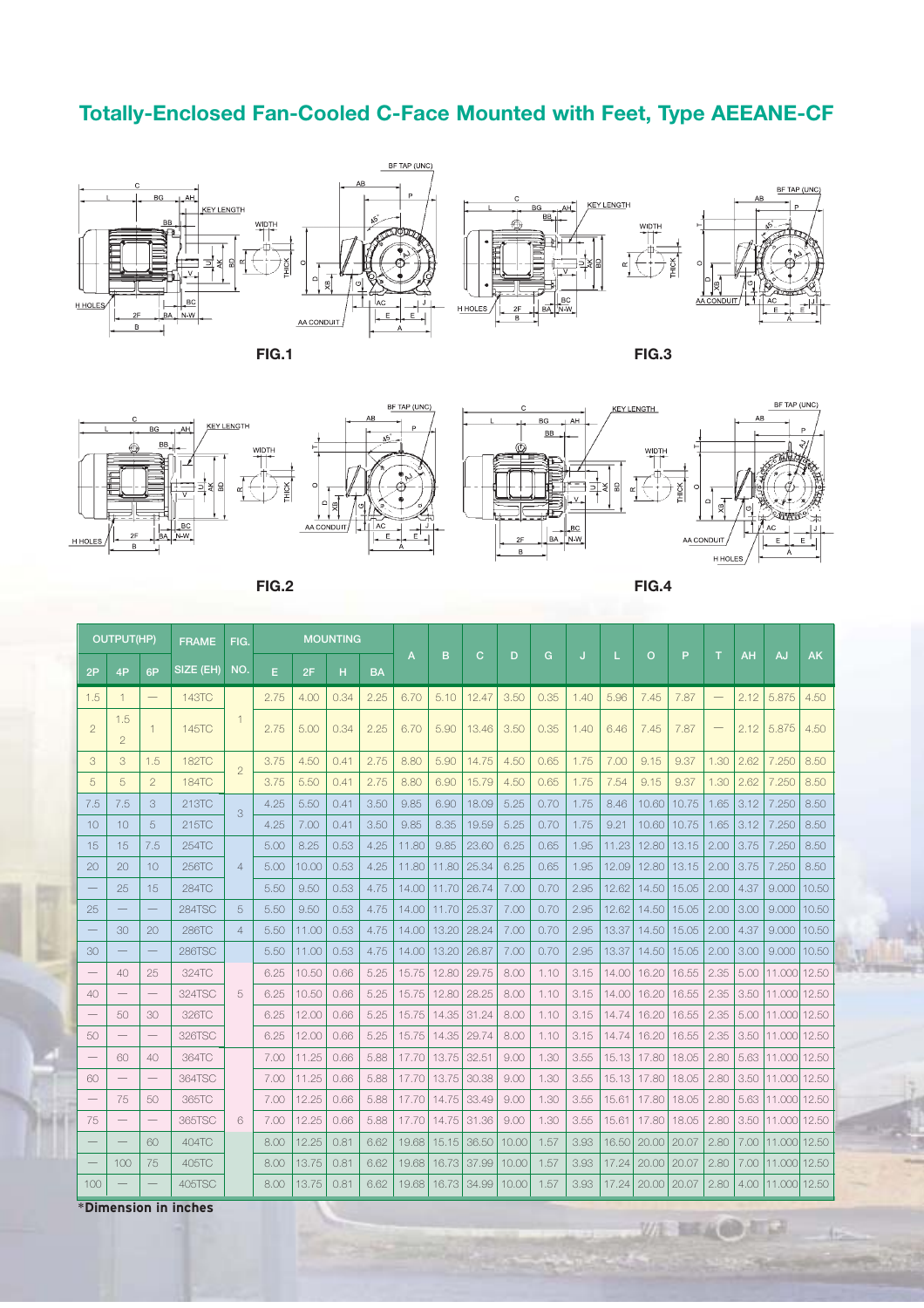

**FIG.5**

#### **Note:**

- 1. Dimension D tolerance : +0.00 inches, -0.03 inches.
- 2. Dimension AK tolerance :
	- +0.000 inches, -0.003 inches(Frame 143TC-286TSC). +0.000 inches, -0.005 inches(Frame 324TC and larger).
- 3. Dimension U tolerance : +0.000 inches, -0.0005 inches(Frame 143TC -215TC). +0.000 inches, -0.001 inches(Frame 254TC and larger).
- 4. Dimension R tolerance : +0.000 inches, -0.015 inches.
- 5. Dimension V is the length of straight part of shaft.



| <b>BB</b> |           |           |                | <b>BF</b>    |           |              | <b>KEY</b> |               | <b>KEY</b>                 |      | <b>TERMINAL HOUSING</b> |           |           |       | <b>SHAFT EXTENSION</b> |              |                            | <b>BEARINGS</b>                     | <b>APPROX</b>               |
|-----------|-----------|-----------|----------------|--------------|-----------|--------------|------------|---------------|----------------------------|------|-------------------------|-----------|-----------|-------|------------------------|--------------|----------------------------|-------------------------------------|-----------------------------|
|           | <b>BC</b> | <b>BD</b> | NO.            | <b>SIZE</b>  | <b>BG</b> | <b>WIDTH</b> | THICK      | <b>LENGTH</b> | <b>SEAT</b><br>$\mathsf R$ | AA   | AB                      | <b>AC</b> | <b>XB</b> | $N-W$ | U                      | $\mathbf{V}$ | <b>DRIVE</b><br><b>END</b> | <b>OPPOSITE</b><br><b>DRIVE END</b> | <b>WEIGHT</b><br><b>LBS</b> |
| 0.16      | 0.13      | 6.40      | $\overline{4}$ | $3/8 - 16$   | 4.39      | 0.188        | 0.188      | 1.41          | 0.771                      | 1.10 | 6.18                    | 4.92      | 2.52      | 2.25  | 0.875                  | 2.20         | 6205ZZ                     | 6205ZZ                              | 47                          |
| 0.16      | 0.13      | 6.40      | $\overline{4}$ | $3/8 - 16$   | 4.88      | 0.188        | 0.188      | 1.41          | 0.771                      | 1.10 | 6.18                    | 4.92      | 2.52      | 2.25  | 0.875                  | 2.20         | 6205ZZ                     | 6205ZZ                              | 56                          |
| 0.25      | 0.13      | 9.00      | $\overline{4}$ | $1/2 - 13$   | 5.13      | 0.250        | 0.250      | 1.78          | 0.986                      | 1.10 | 7.44                    | 6.06      | 3.36      | 2.75  | 1.125                  | 2.70         | 6306ZZ                     | 6306ZZ                              | 84                          |
| 0.25      | 0.13      | 9.00      | $\overline{4}$ | $1/2 - 13$   | 5.63      | 0.250        | 0.250      | 1.78          | 0.986                      | 1.10 | 7.44                    | 6.06      | 3.36      | 2.75  | 1.125                  | 2.70         | 6306ZZ                     | 6306ZZ                              | 100                         |
| 0.25      | 0.26      | 9.00      | $\overline{4}$ | $1/2 - 13$   | 6.51      | 0.312        | 0.312      | 2.41          | 1.201                      | 1.38 | 8.86                    | 7.07      | 3.32      | 3.38  | 1.375                  | 3.30         | 6308ZZ                     | 6306ZZ                              | 151                         |
| 0.25      | 0.26      | 9.00      | $\overline{4}$ | $1/2 - 13$   | 7.26      | 0.312        | 0.312      | 2.41          | 1.201                      | 1.38 | 8.86                    | 7.07      | 3.32      | 3.38  | 1.375                  | 3.30         | 6308ZZ                     | 6306ZZ                              | 178                         |
| 0.25      | 0.25      | 9.92      | $\overline{4}$ | $1/2 - 13$   | 8.62      | 0.375        | 0.375      | 2.91          | 1.416                      | 1.38 | 10.24                   | 8.58      | 4.37      | 4.00  | 1.625                  | 3.90         | 6309ZZ                     | 6307ZZ                              | 264                         |
| 0.25      | 0.25      | 9.92      | $\overline{4}$ | $1/2 - 13$   | 9.50      | 0.375        | 0.375      | 2.91          | 1.416                      | 1.38 | 10.24                   | 8.58      | 4.37      | 4.00  | 1.625                  | 3.90         | 6309ZZ                     | 6307ZZ                              | 305                         |
| 0.25      | 0.25      | 11.22     | $\overline{4}$ | $1/2 - 13$   | 9.75      | 0.500        | 0.500      | 3.28          | 1.591                      | 2.05 | 12.13                   | 9.84      | 4.59      | 4.62  | 1.875                  | 4.50         | 6311ZZ                     | 6310ZZ                              | 420                         |
| 0.25      | 0.25      | 11.22     | $\overline{4}$ | $1/2 - 13$   | 9.75      | 0.375        | 0.375      | 1.93          | 1.416                      | 2.05 | 12.13                   | 9.84      | 4.59      | 3.25  | 1.625                  | 3.20         | 6211C3                     | 6211C3                              | 385                         |
| 0.25      | 0.25      | 11.22     | $\overline{4}$ | $1/2 - 13$   | 10.50     | 0.500        | 0.500      | 3.28          | 1.591                      | 2.05 | 12.13                   | 9.84      | 4.59      | 4.62  | 1.875                  | 4.50         | 6311ZZ                     | 6310ZZ                              | 453                         |
| 0.25      | 0.25      | 11.22     | $\overline{4}$ | 1/2-13 10.50 |           | 0.375        | 0.375      | 1.93          | 1.416                      | 2.05 | 12.13                   | 9.84      | 4.59      | 3.25  | 1.625                  | 3.20         | 6211C3                     | 6211C3                              | 437                         |
| 0.25      | 0.25      | 13.58     | $\overline{4}$ | $5/8 - 11$   | 10.75     | 0.500        | 0.500      | 3.91          | 1.845                      | 2.56 | 13.47                   | 10.98     | 5.19      | 5.25  | 2.125                  | 5.15         | 6312                       | 6212                                | 634                         |
| 0.25      | 0.25      | 13.58     | $\overline{4}$ | $5/8 - 11$   | 10.75     | 0.500        | 0.500      | 2.03          | 1.591                      | 2.56 | 13.47                   | 10.98     | 5.19      | 3.75  | 1.875                  | 3.65         | 6312C3                     | 6212C3                              | 562                         |
| 0.25      | 0.25      | 13.58     | $\overline{4}$ | $5/8 - 11$   | 11.50     | 0.500        | 0.500      | 3.91          | 1.845                      | 2.56 | 13.47                   | 10.98     | 5.19      | 5.25  | 2.125                  | 5.15         | 6312                       | 6212                                | 659                         |
| 0.25      | 0.25      | 13.58     | $\overline{4}$ | $5/8 - 11$   | 11.50     | 0.500        | 0.500      | 2.03          | 1.591                      | 2.56 | 13.47                   | 10.98     | 5.19      | 3.75  | 1.875                  | 3.65         | 6312C3                     | 6212C3                              | 624                         |
| 0.25      | 0.25      | 14.00     | 8              | $5/8 - 11$   | 11.75     | 0.625        | 0.625      | 4.28          | 2.021                      | 3.62 | 15.10                   | 12.28     | 6.18      | 5.88  | 2.375                  | 5.75         | 6313                       | 6213                                | 767                         |
| 0.25      | 0.25      | 14.00     | 8              | $5/8 - 11$   | 11.75     | 0.500        | 0.500      | 2.03          | 1.591                      | 3.62 | 15.10                   | 12.28     | 6.18      | 3.75  | 1.875                  | 3.65         | 6312C3                     | 6212C3                              | 771                         |
| 0.25      | 0.25      | 14.00     | 8              | $5/8 - 11$   | 12.25     | 0.625        | 0.625      | 4.28          | 2.021                      | 3.62 | 15.10                   | 12.28     | 6.18      | 5.88  | 2.375                  | 5.75         | 6313                       | 6213                                | 846                         |
| 0.25      | 0.25      | 14.00     | 8              | $5/8 - 11$   | 12.25     | 0.500        | 0.500      | 2.03          | 1.591                      | 3.62 | 15.10                   | 12.28     | 6.18      | 3.75  | 1.875                  | 3.65         | 6312C3                     | 6212C3                              | 830                         |
| 0.25      | 0.25      | 15.27     | 8              | $5/8 - 11$   | 13.00     | 0.750        | 0.750      | 5.65          | 2.450                      | 3.62 | 19.07                   | 14.33     | 5.63      | 7.25  | 2.875                  | 7.15         | 6317                       | 6313                                | 1017                        |
| 0.25      | 0.25      | 15.27     | 8              | $5/8 - 11$   | 13.75     | 0.750        | 0.750      | 5.65          | 2.450                      | 3.62 | 19.07                   | 14.33     | 5.63      | 7.25  | 2.875                  | 7.15         | 6317                       | 6313                                | 1245                        |
| 0.25      | 0.25      | 15.27     | 8              | $5/8 - 11$   | 13.75     | 0.500        | 0.500      | 2.78          | 1.845                      | 3.62 | 19.07                   | 14.33     | 5.63      | 4.25  | 2.125                  | 4.15         | 6313C3                     | 6313C3                              | 1285                        |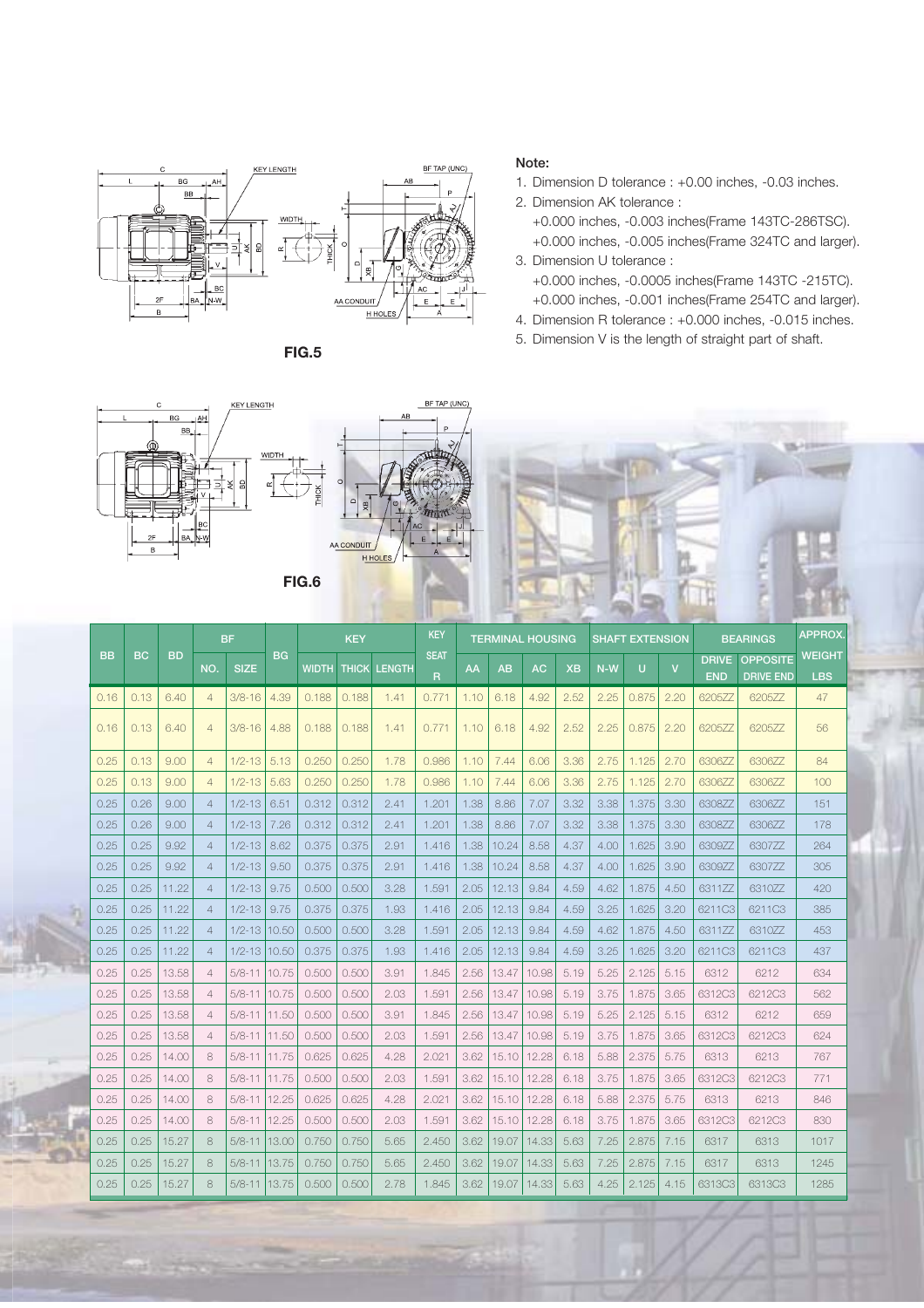### **Totally-Enclosed Fan-Cooled C-Face Mounted Round Frame, Type AEVANE-CF**













A CONDUIT









TAP (UNC)

AA CONDUIT

**V/H 国家政府 人工** 

sа

|                          | <b>OUTPUT(HP)</b>     |                                 | <b>FRAME</b> | FIG.           |              |       |                                |           |        |           |           |           |           |            |
|--------------------------|-----------------------|---------------------------------|--------------|----------------|--------------|-------|--------------------------------|-----------|--------|-----------|-----------|-----------|-----------|------------|
| 2P                       | 4P                    | 6P                              | SIZE (EH)    | NO.            | $\mathbf{C}$ | P     | $\top$                         | <b>AH</b> | AJ     | <b>AK</b> | <b>BB</b> | <b>BC</b> | <b>BD</b> | <b>BF</b>  |
| 1.5                      | $\mathbf{1}$          | $\qquad \qquad -$               | 143TC        |                | 12.47        | 7.87  | $\qquad \qquad -$              | 2.12      | 5.875  | 4.50      | 0.16      | 0.13      | 6.40      | 3/8-16 UNC |
| $\overline{2}$           | 1.5<br>$\overline{2}$ | $\mathbf{1}$                    | 145TC        | $\mathbf{1}$   | 13.46        | 7.87  | $\qquad \qquad \longleftarrow$ | 2.12      | 5.875  | 4.50      | 0.16      | 0.13      | 6.40      | 3/8-16 UNC |
| 3                        | 3                     | 1.5                             | <b>182TC</b> |                | 14.75        | 9.37  | 1.20                           | 2.62      | 7.250  | 8.50      | 0.25      | 0.13      | 9.00      | 1/2-13 UNC |
| 5                        | 5                     | $\overline{2}$                  | <b>184TC</b> | $\overline{2}$ | 15.79        | 9.37  | 1.20                           | 2.62      | 7.250  | 8.50      | 0.25      | 0.13      | 9.00      | 1/2-13 UNC |
| 7.5                      | 7.5                   | 3                               | 213TC        | 3              | 18.09        | 10.75 | 1.25                           | 3.12      | 7.250  | 8.50      | 0.25      | 0.26      | 9.00      | 1/2-13 UNC |
| 10                       | 10 <sup>1</sup>       | 5                               | 215TC        |                | 19.59        | 10.75 | 1.25                           | 3.12      | 7.250  | 8.50      | 0.25      | 0.26      | 9.00      | 1/2-13 UNC |
| 15                       | 15                    | 7.5                             | 254TC        |                | 23.60        | 13.15 | 2.00                           | 3.75      | 7.250  | 8.50      | 0.25      | 0.25      | 9.92      | 1/2-13 UNC |
| 20                       | 20 <sup>°</sup>       | 10                              | 256TC        | $\overline{4}$ | 25.34        | 13.15 | 2.00                           | 3.75      | 7.250  | 8.50      | 0.25      | 0.25      | 9.92      | 1/2-13 UNC |
| $\qquad \qquad -$        | 25                    | 15                              | 284TC        |                | 26.74        | 15.05 | 2.00                           | 4.38      | 9.000  | 10.50     | 0.25      | 0.25      | 11.22     | 1/2-13 UNC |
| 25                       |                       |                                 | 284TSC       | 5              | 25.37        | 15.05 | 2.00                           | 3.00      | 9.000  | 10.50     | 0.25      | 0.25      | 11.22     | 1/2-13 UNC |
| $\overline{\phantom{0}}$ | 30                    | 20                              | 286TC        | $\overline{4}$ | 28.24        | 15.05 | 2.00                           | 4.38      | 9.000  | 10.50     | 0.25      | 0.25      | 11.22     | 1/2-13 UNC |
| 30                       |                       |                                 | 286TS        |                | 26.87        | 15.05 | 2.00                           | 3.00      | 9.000  | 10.50     | 0.25      | 0.25      | 11.22     | 1/2-13 UNC |
|                          | 40                    | 25                              | 324TC        |                | 29.75        | 16.55 | 2.35                           | 5.00      | 11.000 | 12.50     | 0.25      | 0.25      | 13.58     | 5/8-11 UNC |
| 40                       |                       | $\qquad \qquad -$               | 324TSC       | 5              | 28.25        | 16.55 | 2.35                           | 3.50      | 11.000 | 12.50     | 0.25      | 0.25      | 13.58     | 5/8-11 UNC |
| $\overline{\phantom{0}}$ | 50                    | 30                              | 326TC        |                | 31.24        | 16.55 | 2.35                           | 5.00      | 11.000 | 12.50     | 0.25      | 0.25      | 13.58     | 5/8-11 UNC |
| 50                       |                       | $\overline{\phantom{m}}$        | 326TSC       |                | 29.74        | 16.55 | 2.35                           | 3.50      | 11.000 | 12.50     | 0.25      | 0.25      | 13.58     | 5/8-11 UNC |
|                          | 60                    | 40 <sup>°</sup>                 | 364TC        |                | 32.51        | 18.05 | 2.80                           | 5.63      | 11.000 | 12.50     | 0.25      | 0.25      | 14.00     | 5/8-11 UNC |
| 60                       | $-$                   | $\overbrace{\qquad \qquad }^{}$ | 364TSC       |                | 30.38        | 18.05 | 2.80                           | 3.50      | 11.000 | 12.50     | 0.25      | 0.25      | 14.00     | 5/8-11 UNC |
| $\overline{\phantom{m}}$ | 75                    | 50                              | 365TC        |                | 33.49        | 18.05 | 2.80                           | 5.63      | 11.000 | 12.50     | 0.25      | 0.25      | 14.00     | 5/8-11 UNC |
| 75                       |                       | $\qquad \qquad -$               | 365TSC       | 6              | 31.36        | 18.05 | 2.80                           | 3.50      | 11.000 | 12.50     | 0.25      | 0.25      | 14.00     | 5/8-11 UNC |
|                          |                       | 60                              | 404TC        |                | 36.50        | 20.07 | 2.80                           | 7.00      | 11.000 | 12.50     | 0.25      | 0.25      | 15.27     | 5/8-11 UNC |
| $\overline{\phantom{0}}$ | 100                   | 75                              | 405TC        |                | 37.99        | 20.07 | 2.80                           | 7.00      | 11.000 | 12.50     | 0.25      | 0.25      | 15.27     | 5/8-11 UNC |
| 100                      |                       |                                 | 405TSC       |                | 34.99        | 20.07 | 2.80                           | 4.00      | 11.000 | 12.50     | 0.25      | 0.25      | 15.27     | 5/8-11 UNC |

\***Dimension in inches**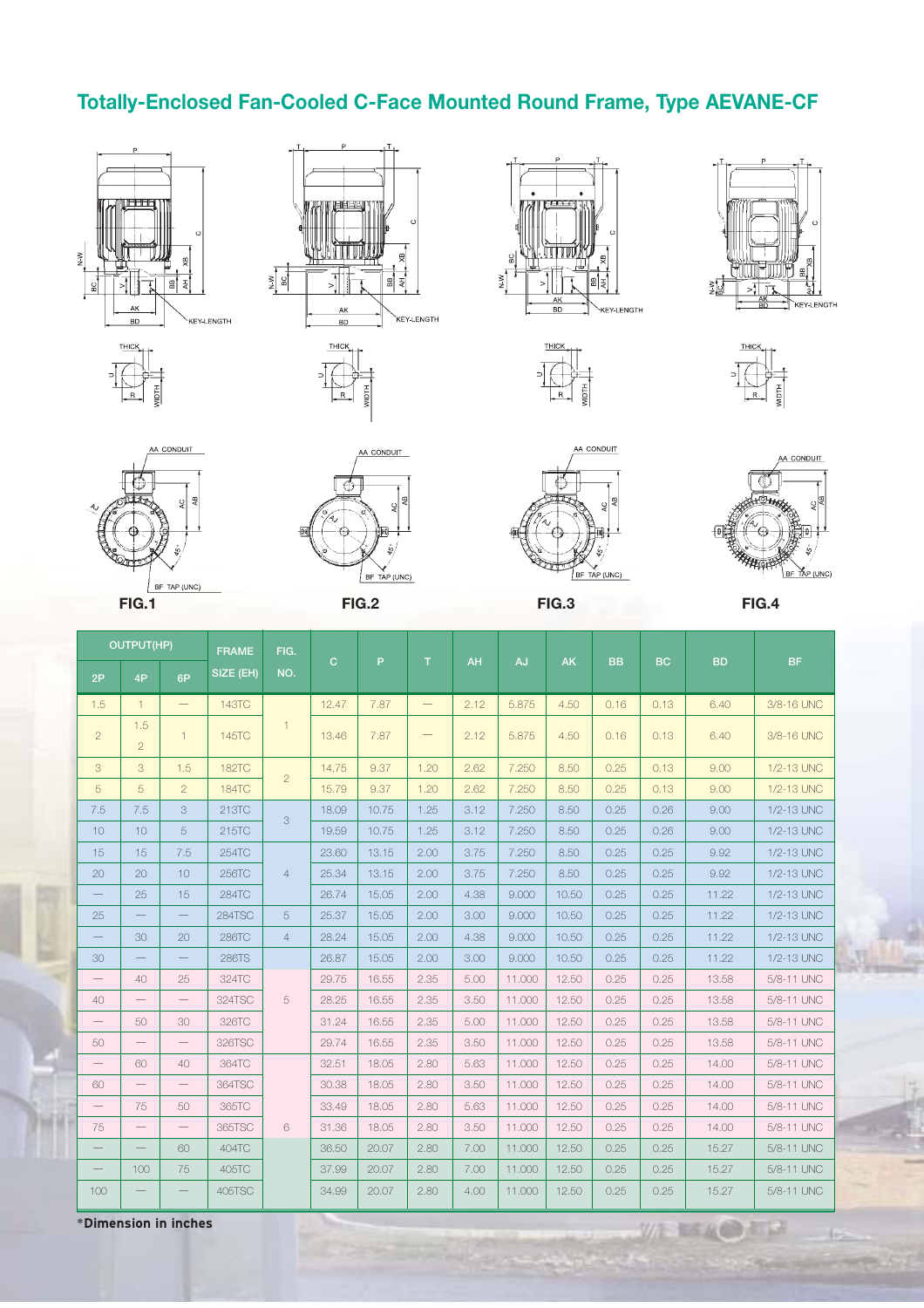



A CONDUIT

AP (UNC)

**Contract Contract** 



**Note:**

1. Dimension AK tolerance : +0.000 inches, -0.003 inches(Frame 143TC-286TSC).

+0.000 inches, -0.005 inches(Frame 324TC and larger). 2. Dimension U tolerance :

+0.000 inches, -0.0005 inches(Frame 143TC -215TC). +0.000 inches, -0.001 inches(Frame 254T Cand larger).

3. Dimension R tolerance: +0.000 inches, -0.015 inches.

4. Dimension V is the length of straight part of shaft.



|       |            |                     | <b>ARTISE</b>  |      |       |                         |                |       |                        |                |                  |                                     |                             |
|-------|------------|---------------------|----------------|------|-------|-------------------------|----------------|-------|------------------------|----------------|------------------|-------------------------------------|-----------------------------|
|       | <b>KEY</b> |                     | <b>KEYSEAT</b> |      |       | <b>TERMINAL HOUSING</b> |                |       | <b>SHAFT EXTENSION</b> |                |                  | <b>BEARINGS</b>                     | APPROX.                     |
| WIDTH |            | <b>THICK LENGTH</b> | R              | AA   | AB    | AC                      | X <sub>B</sub> | $N-W$ | $\mathbf{U}$           | $\overline{V}$ | <b>DRIVE END</b> | <b>OPPOSITE</b><br><b>DRIVE END</b> | <b>WEIGHT</b><br><b>LBS</b> |
| 0.188 | 0.188      | 1.41                | 0.771          | 1.10 | 6.18  | 4.92                    | 2.66           | 2.25  | 0.875                  | 2.20           | 6205ZZ           | 6205ZZ                              | 45                          |
| 0.188 | 0.188      | 1.41                | 0.771          | 1.10 | 6.18  | 4.92                    | 3.15           | 2.25  | 0.875                  | 2.20           | 6205ZZ           | 6205ZZ                              | 56                          |
| 0.250 | 0.250      | 1.78                | 0.986          | 1.10 | 7.44  | 6.06                    | 3.39           | 2.75  | 1.125                  | 2.70           | 6306ZZ           | 6306ZZ                              | 79                          |
| 0.250 | 0.250      | 1.78                | 0.986          | 1.10 | 7.44  | 6.06                    | 3.90           | 2.75  | 1.125                  | 2.70           | 6306ZZ           | 6306ZZ                              | 104                         |
| 0.312 | 0.312      | 2.41<br>1.201       |                | 1.38 | 8.86  | 7.07                    | 4.07           | 3.38  | 1.375                  | 3.30           | 6308ZZ           | 630677                              | 158                         |
| 0.312 | 0.312      | 2.41                | 1.201          | 1.38 | 8.86  | 7.07                    | 4.82           | 3.38  | 1.375                  | 3.30           | 6308ZZ           | 6306ZZ                              | 176                         |
| 0.375 | 0.375      | 2.91                | 1.416          | 1.38 | 10.24 | 8.58                    | 6.59           | 4.00  | 1.625                  | 3.90           | 6309ZZ           | 6307ZZ                              | 274                         |
| 0.375 | 0.375      | 2.91                | 1.416          | 1.38 | 10.24 | 8.58                    | 7.45           | 4.00  | 1.625                  | 3.90           | 6309ZZ           | 6307ZZ                              | 324                         |
| 0.500 | 0.500      | 3.28                | 1.591          | 2.05 | 12.13 | 9.84                    | 7.31           | 4.62  | 1.875                  | 4.50           | 6311ZZ           | 6310ZZ                              | 425                         |
| 0.375 | 0.375      | 1.93                | 1.416          | 2.05 | 12.13 | 9.84                    | 7.31           | 3.25  | 1.625                  | 3.20           | 6211C3           | 6211C3                              | 425                         |
| 0.500 | 0.500      | 3.28                | 1.591          | 2.05 | 12.13 | 9.84                    | 8.06           | 4.62  | 1.875                  | 4.50           | 631177           | 631077                              | 470                         |
| 0.375 | 0.375      | 1.93                | 1.416          | 2.05 | 12.13 | 9.84                    | 8.06           | 3.25  | 1.625                  | 3.20           | 6211C3           | 6211C3                              | 469                         |
| 0.500 | 0.500      | 3.91                | 1.845          | 2.56 | 13.47 | 10.98                   | 7.92           | 5.25  | 2.125                  | 5.15           | 6312             | 6212                                | 606                         |
| 0.500 | 0.500      | 2.03                | 1.591          | 2.56 | 13.47 | 10.98                   | 7.92           | 3.75  | 1.875                  | 3.65           | 6312C3           | 6212C3                              | 606                         |
| 0.500 | 0.500      | 3.91                | 1.845          | 2.56 | 13.47 | 10.98                   | 8.67           | 5.25  | 2.125                  | 5.15           | 6312             | 6212                                | 699                         |
| 0.500 | 0.500      | 2.03                | 1.591          | 2.56 | 13.47 | 10.98                   | 8.67           | 3.75  | 1.875                  | 3.65           | 6312C3           | 6212C3                              | 699                         |
| 0.625 | 0.625      | 4.28                | 2.021          | 3.62 | 15.10 | 12.28                   | 8.93           | 5.88  | 2.375                  | 5.75           | 6313             | 6213                                | 766                         |
| 0.500 | 0.500      | 2.03                | 1.591          | 3.62 | 15.10 | 12.28                   | 8.93           | 3.75  | 1.875                  | 3.65           | 6312C3           | 6212C3                              | 765                         |
| 6.250 | 0.625      | 4.28                | 2.021          | 3.62 | 15.10 | 12.28                   | 9.42           | 5.88  | 2.375                  | 5.75           | 6313             | 6213                                | 837                         |
| 0.500 | 0.500      | 2.03                | 1.591          | 3.62 | 15.10 | 12.28                   | 9.42           | 3.75  | 1.875                  | 3.65           | 6312C3           | 6212C3                              | 837                         |
| 0.750 | 0.750      | 5.65                | 2.450          | 3.62 | 19.07 | 14.33                   | 8.63           | 7.25  | 2.875                  | 7.15           | 6317             | 6313                                | 872                         |
| 0.750 | 0.750      | 5.65                | 2.450          | 3.62 | 19.07 | 14.33                   | 9.38           | 7.25  | 2.875                  | 7.15           | 6317             | 6313                                | 1304                        |
| 0.500 | 0.500      | 2.78                | 1.845          | 3.62 | 19.07 | 14.33                   | 9.38           | 4.25  | 2.125                  | 4.15           | 6313C3           | 6313C3                              | 1304                        |